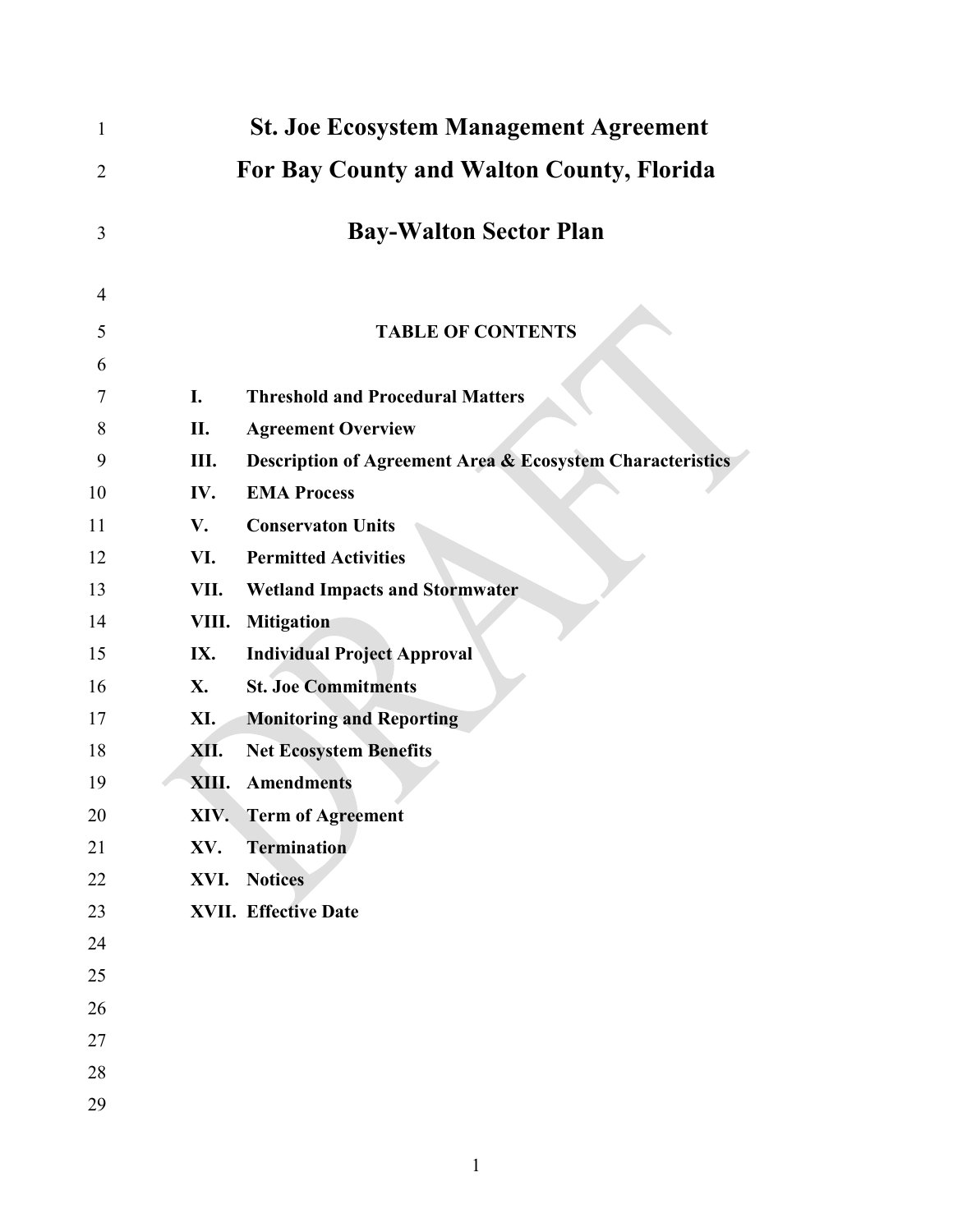**This agreement is made and entered into by The St. Joe Company (St. Joe)** 

**and the Florida Department of Environmental Protection (DEP).**

- 
- 

## **I. Threshold and Procedural Matters**

 1. This Ecosystem Management Agreement and all attachments and exhibits hereto (the "Agreement") is entered into pursuant to the authority provided by Sections 403.052. Florida Statutes (F.S.). It is intended to be a binding agreement under subsections 403.0752(7) and 403.0752(8). Governmental approvals addressed herein will be subject to public notice, hearing and decision-making procedures (including points of entry for third 10 parties) as set forth in the applicable provisions of state law and this Agreement.

 2. The ecosystem management process established herein coordinates the regulatory responsibilities of the DEP and the U.S. Army Corps of Engineers (CORPS) with the interests of the business community, private landowners and the public, as partners in a streamlined and effective program to protect the environment and to provide net ecosystem benefits (NEB) pursuant to subsection 403.0752(2)(a) F.S.

 3. This Agreement is intended to coordinate and facilitate flexible permitting for community and economic development and to achieve a NEB and related public objectives for the region. The Parties acknowledge that the permitting process described in this Agreement will provide reasonable assurance the objectives and requirements of subsections 403.0752(1), (2), (3), (4), F.S. are met.

 4. Reference in this Agreement to "wetlands" shall include wetlands and other surface waters of the State.

 5. As a result of the conditions of this Agreement, 92% of all wetlands and 99% of all high quality wetlands in the Agreement Area will be conserved. Approximately 49% of the Agreement Area will be subject to conservation, including substantial wetlands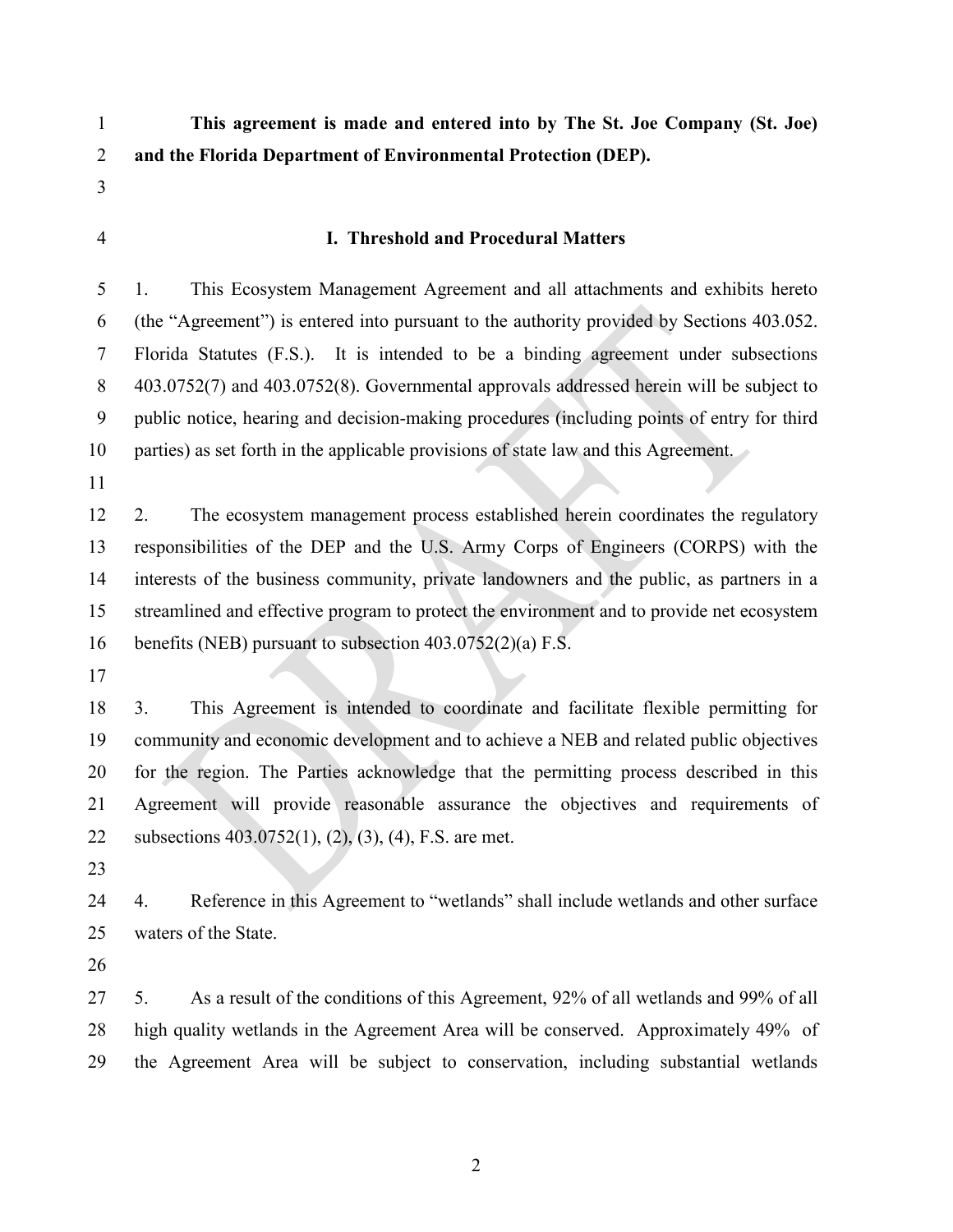systems when combined with upland conservation areas. This will substantially minimize direct and secondary impacts and comprehensively address cumulative impacts. 6. Subsection 403.0752(2), F.S. provides that an ecosystem management agreement may be entered into by DEP and regulated entities when DEP determines that: a. implementation of such an agreement meets all the applicable standards and criteria, so that there is a NEB to the subject ecosystem more favorable than operation under applicable rules; b. entry into such an agreement will not interfere with DEP's obligations under any federally delegated or approved program; c. implementation of the agreement will result in a reduction in overall risks to human health and the environment as compared to activities conducted in the absence of the agreement; and d. the regulated entity has certified to DEP that it has in place internal environmental management systems or alternative internal controls sufficient to implement this Agreement. DEP has determined that these requirements of subsection 403.0752(2) F.S. are

 satisfied by the approach outlined in this Agreement. This agreement does not authorize dredging and filling in waters of the United States under Section 404 of the Clean Water Act (CWA). St. Joe currently obtains CWA authorization from USACE in the form of regional general permits (RGPs). If and when the state of Florida assumes authority over the 404 permitting program, DEP will administer the USACE RGPs in state assumed waters pursuant to 40 CFR § 233.21(a) until the RGPs expire. Prior to expiration of the USACE RGP, and to ensure consistency with this EMA, DEP will initiate rulemaking to create State 404 general permits under Ch 62-331, F.A.C., that will operate similar to the RGPs.

- 
-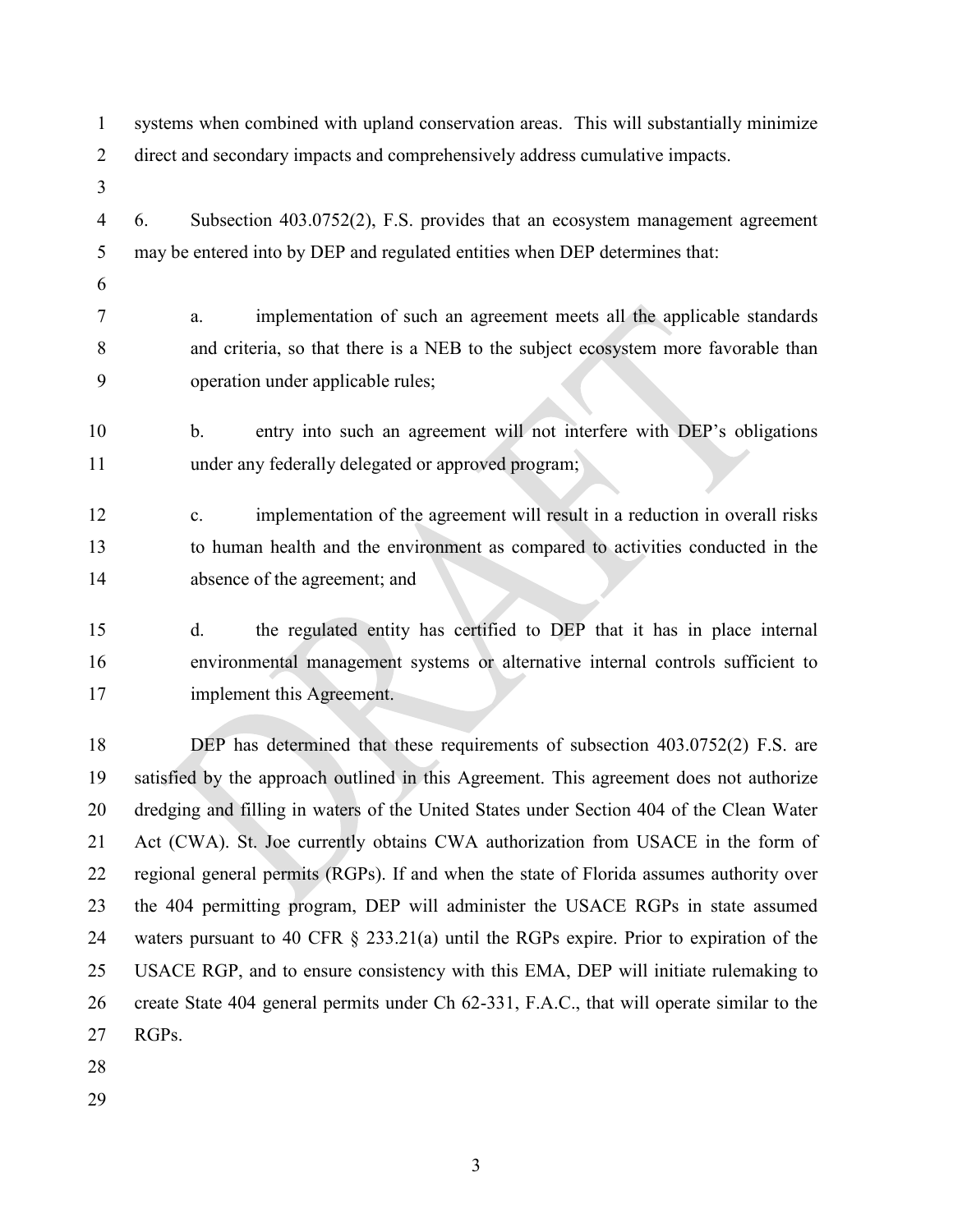#### **II. Agreement Overview**

 This Agreement addresses regulatory approvals for development of St. Joe owned lands which constitute a 28,327 acre tract of land in Bay County and Walton County, identified as the Agreement Area on **Exhibit 1**. Specifically, this Agreement sets forth the procedures and criteria to be followed by DEP and St. Joe both for pre-application meetings and for procedures for application submittal, review and approval for individual projects within the Agreement Area, as well as coordination with federal agencies and notice to the public.

 Execution of the Agreement by DEP shall constitute final agency action for Environmental Resource Permitting (E.R.P.), pursuant to Chapters 403 and 373, F.S. and Chapter 62-330 F.A.C. and the accompanying Applicant's Handbooks, Volumes 1 (General and Environmental) and 2 (Design Requirements for Stormwater Management Systems – Water Quantity and Water Quality). This Agreement is the sole mechanism, with the exception of lands conveyed to the Florida Department of Transportation (FDOT), used by St. Joe to obtain authorization to conduct the specific activities, as set forth in Article VI, within the Agreement Area. Although FDOT is encouraged to use this agreement to permit activities within the EMA boundaries, they are capable of applying separately using the rules in place at the time of application. If the FDOT submits an application absent the use of this agreement, the application will still be evaluated using the criteria set forth in this document to the fullest extent practicable. The St. Joe Company**,** through conveyance of property, transaction, or other agreement with FDOT agrees to calculate impacts associated with FDOT projects in accordance with the established caps and developable criteria associated with high quality and altered wetlands. For FDOT projects, DEP and The St. Joe Company agree that any impacts to high quality wetlands which are approved by DEP will apply to the high quality wetland cap contained in the EMA; and for every 1 acre of impact to altered wetlands as approved by DEP, 3.35 acres of altered wetlands shall be conserved within the same sub-watershed.

 This Agreement constitutes a finding that reasonable assurance has been provided that the activities described herein when conducted pursuant to the conditions of this Agreement,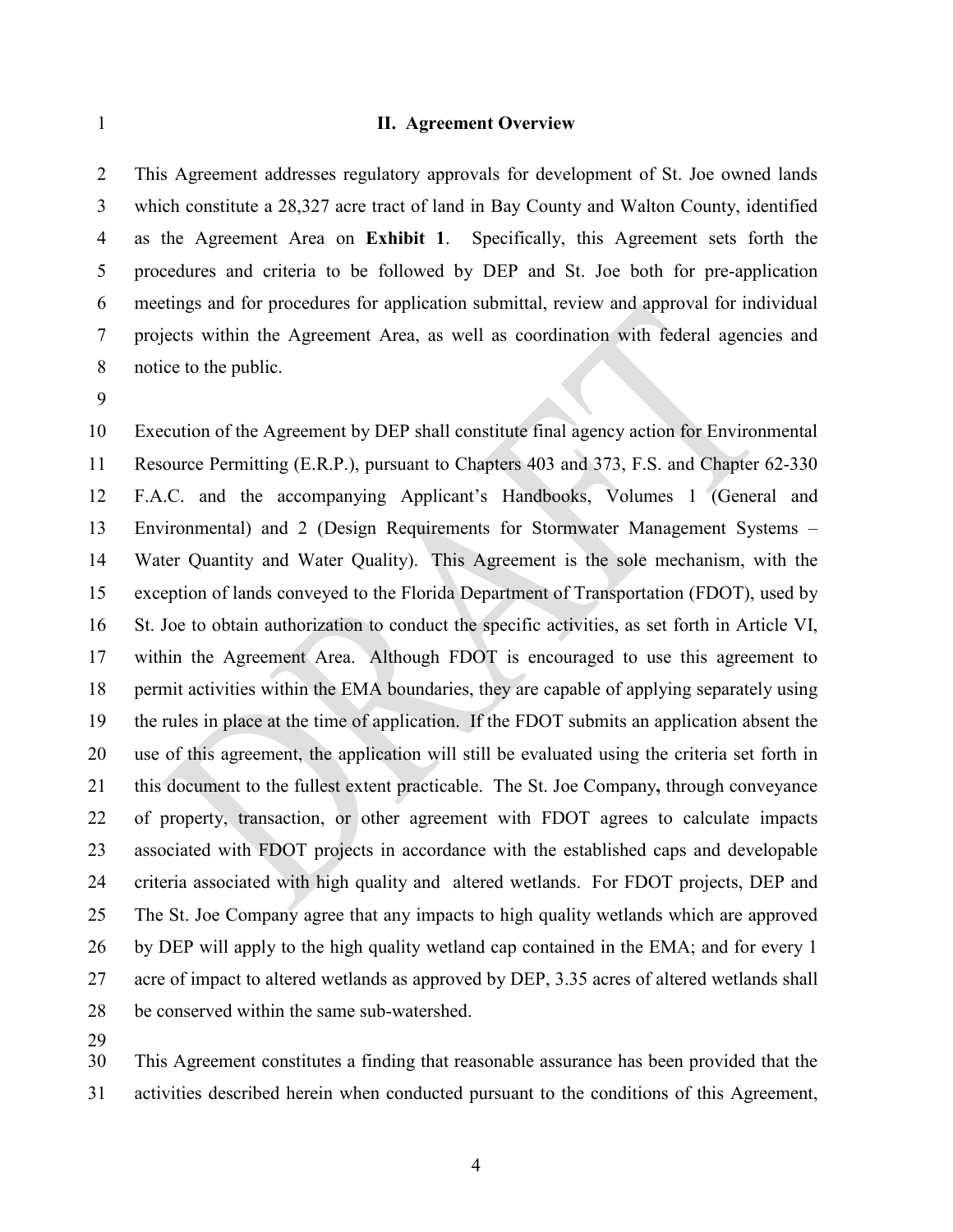including the obligation to provide the additional level of treatment as set forth in Article VII and to adhere to the Sediment and Erosion Control NEB Criteria set forth in **Exhibit 2**, meet or exceed the substantive criteria of Chapter 62-330 F.A.C and Applicant's Handbooks, Volumes 1 and 2. This Agreement also constitutes certification of compliance with state water quality standards under Section 401 of the Clean Water Act, 33 U.S.C and a finding of consistency with Florida's Coastal Zone Management Program, as required by Section 307 of the *Coastal Zone Management Act* (CZMA). Prior to construction, individual projects must demonstrate compliance with the conditions of this Agreement under the individual project approval process set forth in Article IX. This Agreement does not constitute approval by the Board of Trustees of the Internal Improvement Trust Fund to conduct activities on sovereign submerged lands. Such approval, if needed, must be obtained separately by St. Joe prior to conducting any activities on sovereign submerged lands.

- 
- 

# **III. Description of Agreement Area & Ecosystem Characteristics**

 Located within the Lower Chochtawhatchee and St. Andrews Bay Watersheds, the Agreement Area encompasses approximately 28,327 acres of property, (see **Exhibit 1**). General cardinal boundaries are the portion of the Bay-Walton Sector Plan that is located north of the Intracoastal Waterway (ICW). The Bay-Walton Sector Plan is depicted in the Bay County and Walton County Comprehensive Plans. The boundaries are in unincorporated Bay County and unincorporated Walton County, Florida. The Agreement Area has been divided into six (6) sub-watersheds. Sub-watersheds are shown on **Exhibit 3**.

- 
- 

#### **IV. EMA Process**

 The St. Joe Company has extensive landholdings in northwest Florida, some of which it intends to develop, requiring E.R.P. permits. In 2004, DEP and St. Joe entered into an Ecosystem Management Agreement for property located in Bay and Walton Counties. In 2015, DEP and St. Joe entered into a second Ecosystem Management Agreement for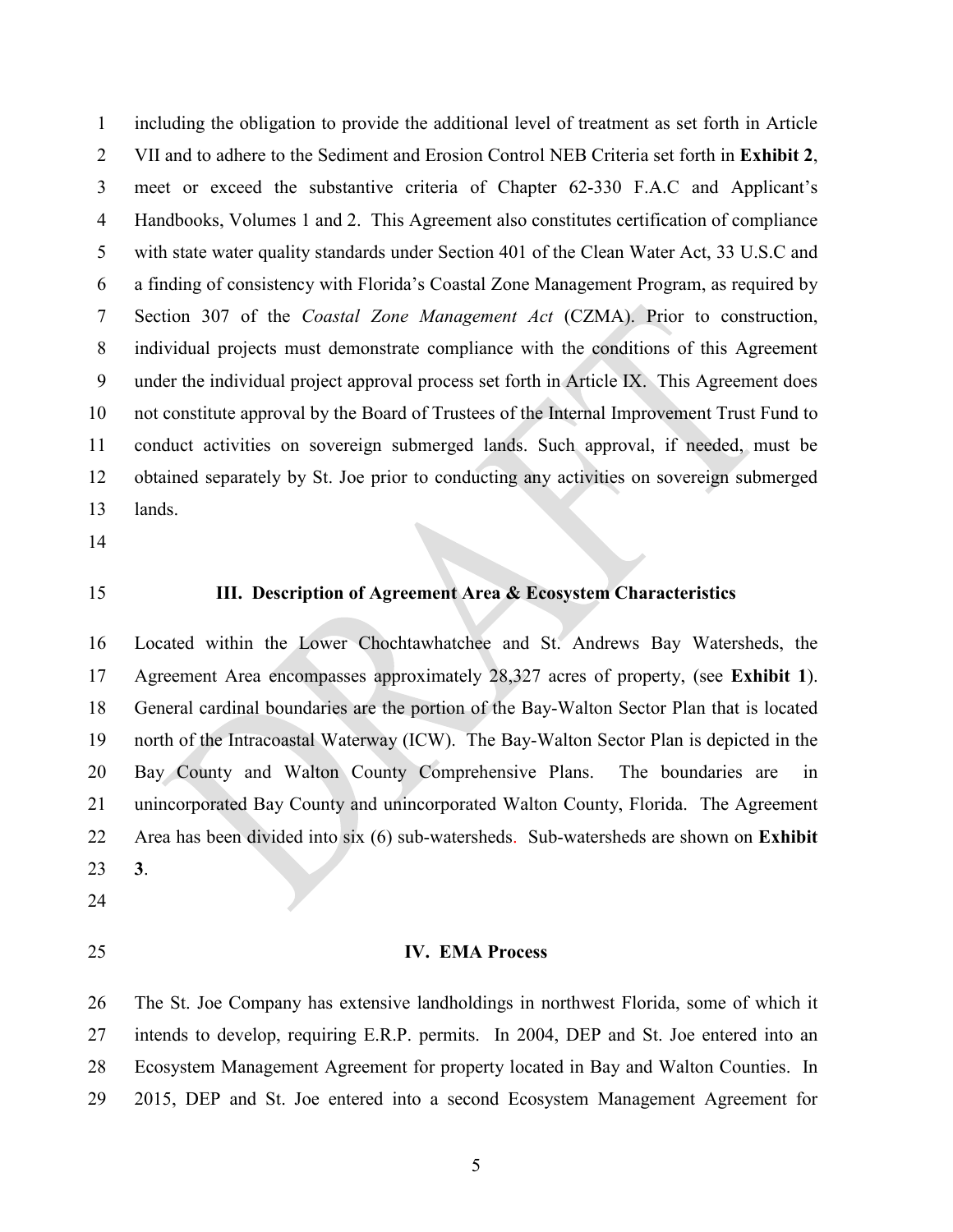42,889 acres in West Bay, Bay County, Florida. Also, in 2015, St. Joe received state and local approval for the Bay-Walton Sector Plan covering approximately 110,500 acres of St. Joe owned property. In June 2015 St. Joe approached DEP, CORPS, and other commenting agencies to begin discussions to determine whether lands within the Bay- Walton Sector Plan were appropriate for a third Ecosystem Management Agreement due to the significant development plans within the area. The effort to develop this Agreement was modeled on the development of the previous Ecosystem Management Agreements and ACOE's SAJ-105, a federal document. Meetings commenced in June 2015, and have been held on a regular basis until the execution of this Agreement. Early in the discussion, it was recognized that a more comprehensive approach to the evaluation and regulation of the development within the Bay-Walton Sector Plan is necessary to deal with the expected development in the area. This process would benefit the environment and the economy by streamling regulation. The ensuing discussions were guided by an interagency team of senior staff representatives from the CORPS, DEP, Environmental Protection Agency (EPA), U.S. Fish and Wildlife Service (USFWS), Florida Fish and Wildlife Conservation Commission (FWC), and The St. Joe Company. The interagency team defined and developed a series of issues, including: wetland delineation, wetland functional quality, identification of permitting and mitigation for watershed basins and sub-basins, cumulative and secondary impacts, impact assessment, impact amounts, types of impacts, impact clustering, mitigation, buffers, stormwater treatment, and federal and state listed/protected species. The team conducted workshops and extensive field inspections, including evaluation of wetland functional assessments, flatwoods salamander habitat assessments and field verification of GIS data.

- 
- 

#### **V. Conservation Units**

 Central to this Agreement is the concept of "Conservation Units", areas of high quality habitat and landscape function, which have been identified and are to be excluded from development. Conservation Units include areas of uplands and wetlands. In this Agreement, Conservation Units have been divided between Type I Conservation Units, which contain 5,946 acres and Type II Conservation Units, which contain 3,849 acres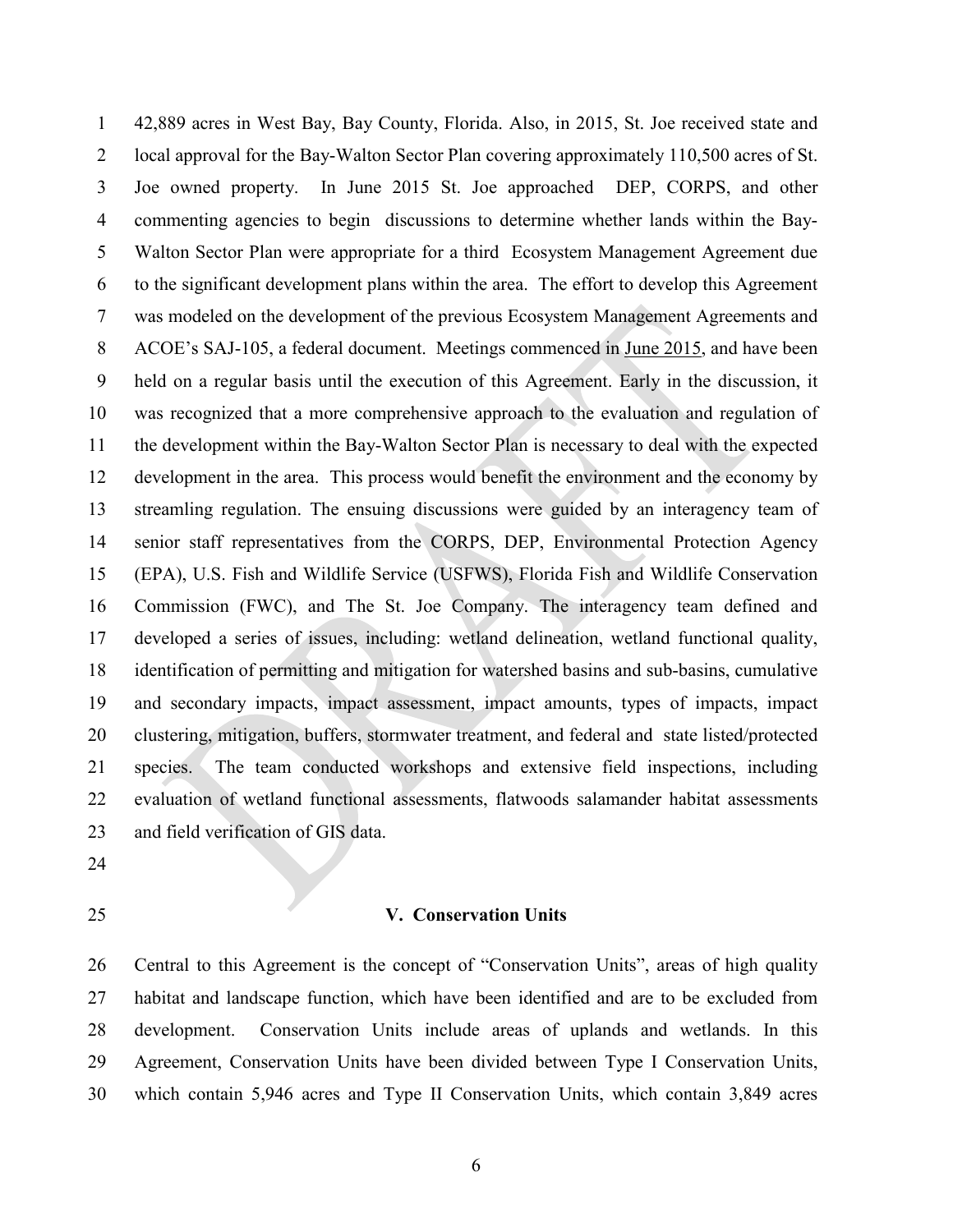(refer to **Exhibit 4**). All Conservation Units are designated as Long Term Conservation in a portion of the Bay-Walton Sector Plan. This land use precludes development, but does permit certain recreational facilities and activities. Type I Conservation Units are of higher quality habitat and function than Type II Conservation Units. As a result, not all of the land uses allowed by this Agreement in Type II Conservation Units will be allowed in Type I Conservation Units.

 The twelve (12) Conservation Units within the Agreement Area are identified on **Exhibits 5-16**. Future development will be planned and designed to accommodate and complement the Conservation Units, in order to maximize their habitat values and functions. As community and economic development occurs within the Agreement Area, the Conservation Units and open space within individual project sites will be designed with connective qualities, primarily to link Conservation Units. Over time, this will increase the value of the Conservation landscape within the Agreement Area. These Conservation Units link wildlife corridors and protected upland/wetland habitats from Pine Log State Forest to Choctawhatchee Bay.

 Five ecological criteria were adopted by the interagency team to analyze and select appropriate areas for inclusion in Conservation Units: Regional Significance, Biodiversity, Water Quality, Essential Fish Habitat and Nursery/Living Marine Resources (see **Exhibits 5-16 – Conservation Unit Maps & Descriptions**). Many of these Conservation Units have been altered to planted pine plantations, but are restorable to more natural conditions. Their specific locations were chosen based on their present and potential contributions to the ecosystems in and surrounding the Agreement Area. The Conservation Units within this EMA were approved by the state as well as both Bay County and Walton County as Long Term Conservation land use under the Bay-Walton Sector Plan. Conservation Units may only be used for mitigation/conservation purposes and limited recreational purposes.

Conservation Units are to be used for conservation purposes, wetland or habitat mitigation,

limited recreational purposes, sustainable forestry and other uses, activites and facilities as

allowed in Type I Conservation Units and Type II Conservation Units as set forth below.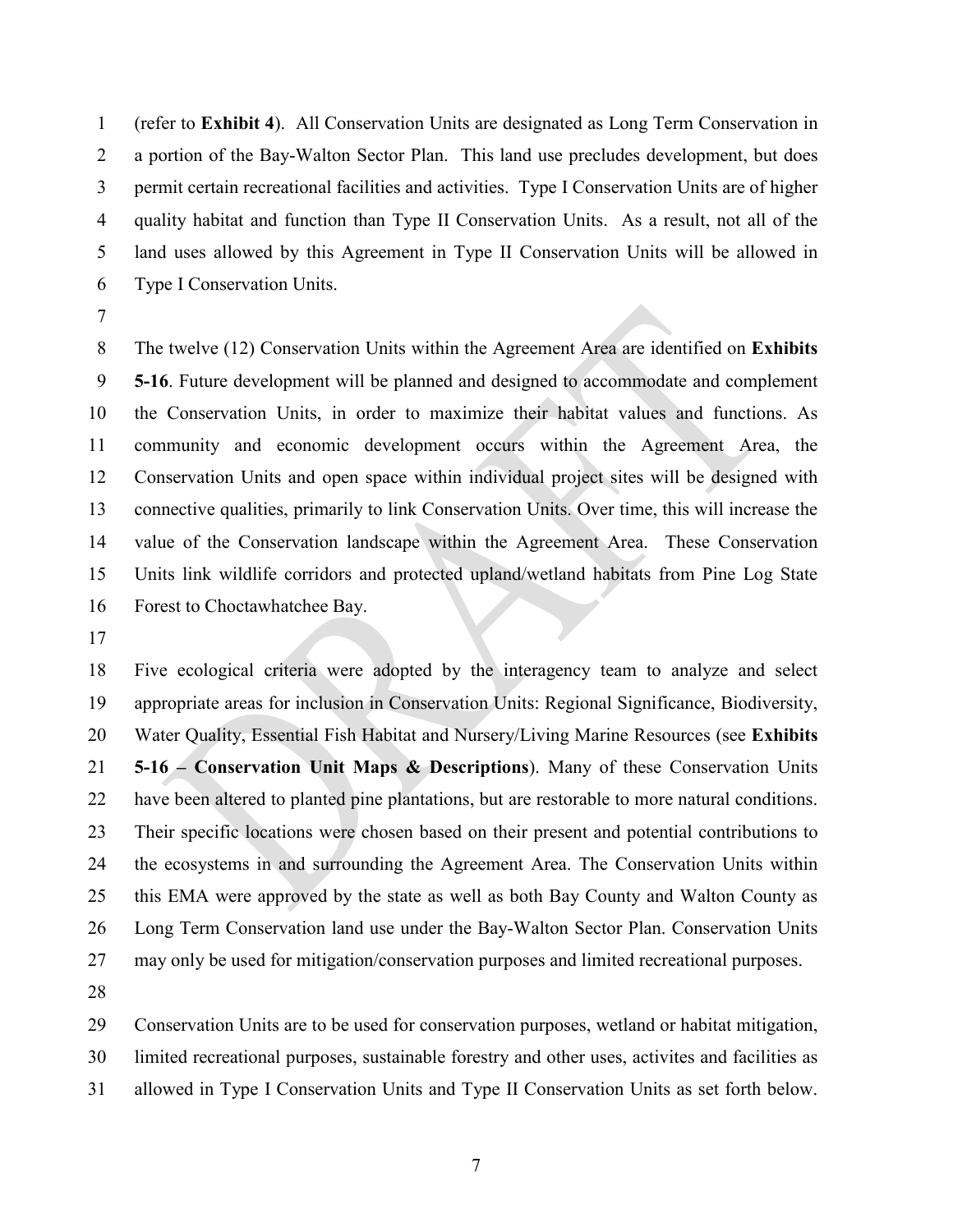Activities which would result in "Land Disturbance" are prohibited, except those as allowed in Type I Conservation Units and Type II Conservation Units as set forth below. "Land Disturbance" is defined as "any manmade change of the land surface, including removing vegetative cover that exposes the underlying soil, excavating filling, grading, grubbing, discing, blading, contouring, ripping, root raking and includes areas covered by impervious surfaces such as roofs, concrete and asphalt. No wells shall be installed within the Conservation Units".

 TYPE I CONSERVATION UNITS - The uses and activities allowed in Type I Conservation Units are limited to the following:

1. Wetland and upland habitat enhancement and restoration.

 2. Forest management, which shall be conducted through sustainable forestry, uneven age management regimes and best management practices, in accordance with, and as defined in the Principles for Forest and Wildlife Management of Conservation Units within the Bay-Walton Sector Plan Ecosystem Management Agreement and RGP SAJ-114 ("Forest and Wildlife Management Plan", see **Exhibit 17**). No timbering of cypress or wetland hardwoods or clear cutting is permitted except as allowed in the Forest and Wildlife Management Plan.

3. Hunting, fishing and birding.

 4. Passive recreational facilities including hiking and biking trails, boardwalks, gathering shelters, restrooms, camping platforms, horseback trails and hitching areas and other facilities of a similar nature. These facilities shall result in no more than minimal impacts. Trails and boardwalks may cross wetlands, but must be minimized to the maximum extent practicable. All other facilities must be located in uplands.

5. Wetland mitigation as required by any future permit.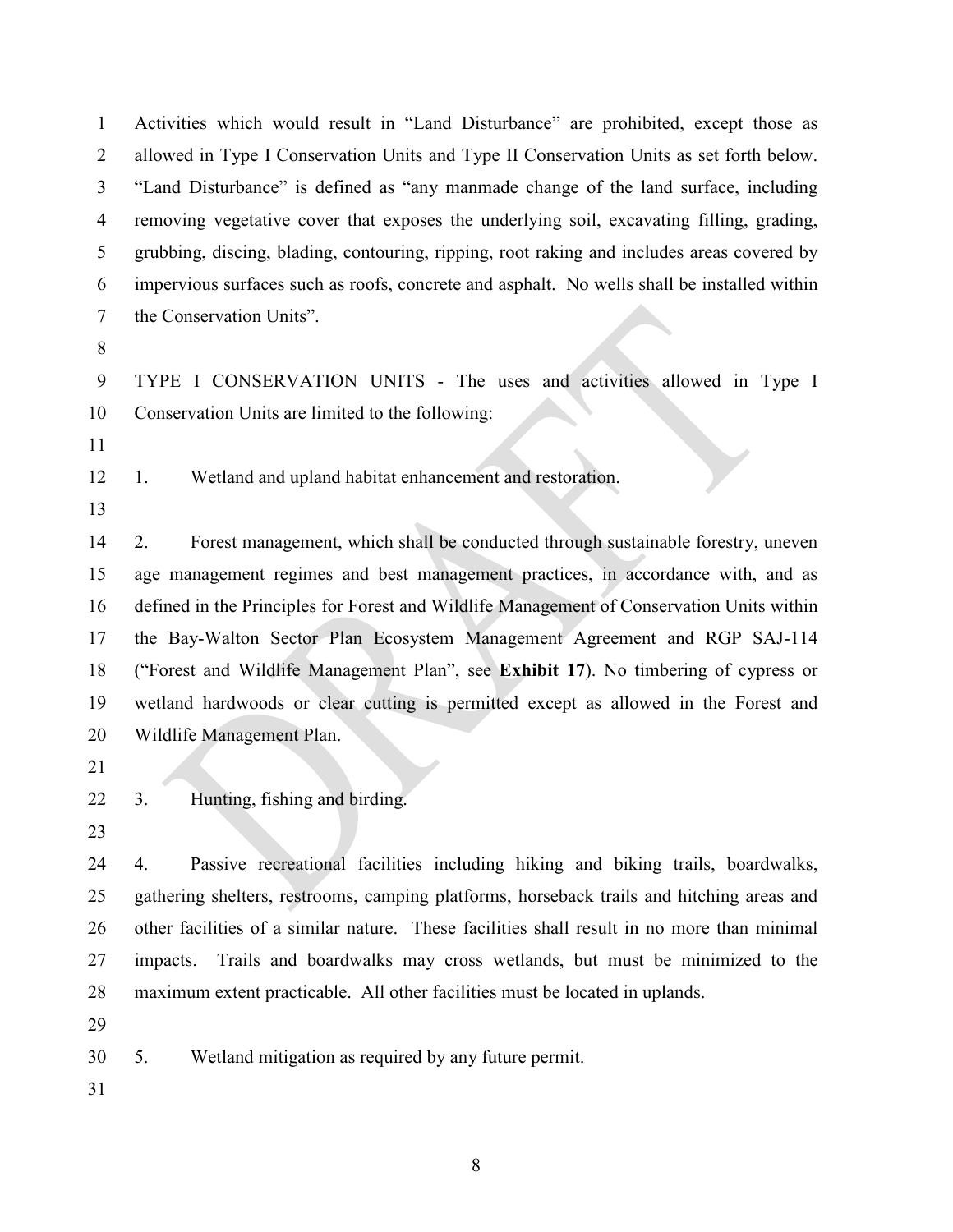6. Green Burial Council certified *Conservation Burial Grounds*. This level of certification employs burial/scattering programs that aid in the restoration, acquisition and/or stewardship of natural areas.

 7. Reinstitution of fire regime, including necessary firebreaks, which mimics natural conditions.

 8. Linear utilities and infrastructure facilities, which shall be defined as (i) electric transmission, collection and/or distribution lines, (ii) water transmission, collection and/or distribution lines, (iii) sewer transmission, collection and/or distribution lines, (iv) natural gas transmission, collection and/or distribution lines, (v) data and/or telecommunications transmission, collection and/or distribution lines (phone, cable, fiber optics, internet), and (vi) stormwater conveyances, but not stormwater ponds. In addition, ancillary facilities that are part of and support the linear utilities and infrastructure facilities described above shall be allowed. All linear utilities and infrastructure facilities shall, when practical, be co-located with road crossings and be installed by direct bore methods. The linear infrastructure shall be subject to the criteria and wetland impact limitations as set forth in sub-paragraph 3 of Article VII below.

 9. Activities needed to maintain, in current condition, existing access, roads and ditches within and through the Conservation Units. These allowable maintenance activities do not include activities to relocate such access, roads and ditches.

 10. Nature centers, including single access roads. A Leadership in Energy and Environmental Design ("LEED") certification of silver or higher must be obtained for any enclosed structures. Nature centers may only be located in uplands. Access roads to serve nature centers must comply with paragraph 3 of Article VII below and paragraph 12 below.

 11. Within buffers that are required to be preserved by the Individual Project Approval and that are part of the property, construction of boardwalks for dock access and on-grade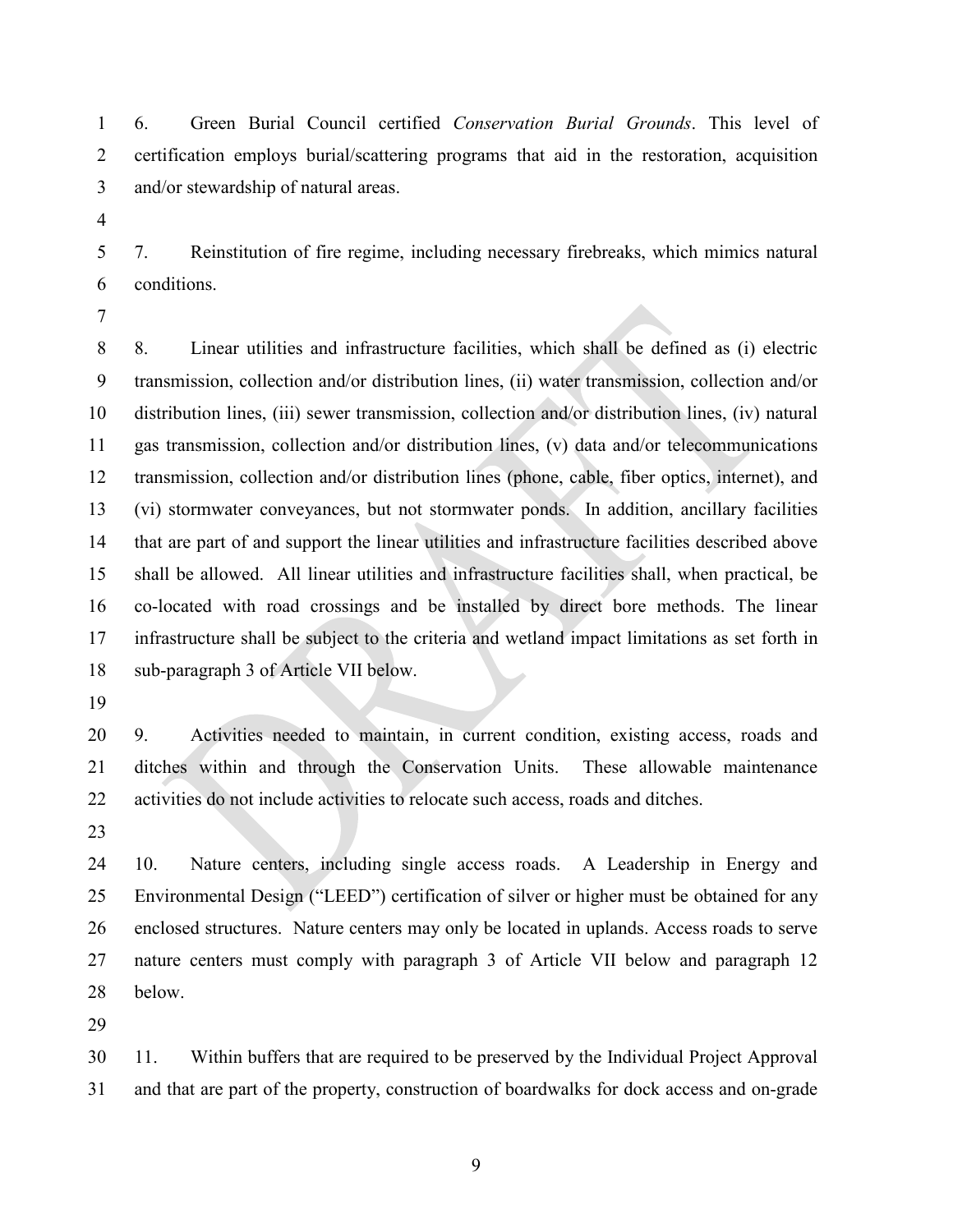trails will be permitted. Also, application of fertilizers, herbicides and pesticides is authorized to the extent fertilzers, herbicides and pesticides are used to control exotic plant vegetation within the buffers.

 TYPE II CONSERVATION UNITS - The uses, activities and facilities allowed in Type II Conservation Units include all the uses, activities and facilities set forth above in Article V, and also include the following:

 1. Road and bridge crossings to support associated development. All crossings in wetlands shall be designed so that the hydrologic conveyance is not reduced or impaired. Bridging is required wherever practicable. The following factors shall be considered when determining if bridging of the wetlands is practicable: 1) the degree of water flow within the wetland, 2) the length of the wetland crossing, 3) the topography of the wetland and associated upland, and 4) the degree to which a roadway would adversely affect the movement of wildlife expected to use the wetland. Road and bridge crossings shall be designed and constructed to minimize wetland and upland impacts and must comply with paragraph 3 of Article VII below.

 2. Certain recreational facilities to include boat ramps, fishing piers, parks picnic areas and pavilions, playgrounds/tot lots, nature facilities, but excluding any sports or ball fields, including baseball fields, soccer fields, tennis courts, basketball courts and golf courses. In addition, parking facilities are allowed, but shall be constructed with pervious surfaces, unless it is impractical to use pervious surfaces, in which event impervious surfaces may be used. Boat ramps, fishing piers and access roads may cross wetlands, but must be minimized to the maximum extent practicable. All other facilities may only be located in uplands. Access roads to serve recreational uses and activities must use existing roads to the maximum extent practicable and otherwise must comply with paragraph 3 of Article VII below and paragraph 11 above.

 The total number of acres that can be impacted within Type 1 and Type 2 Conservation Units by Land Disturbance associated with activities allowed by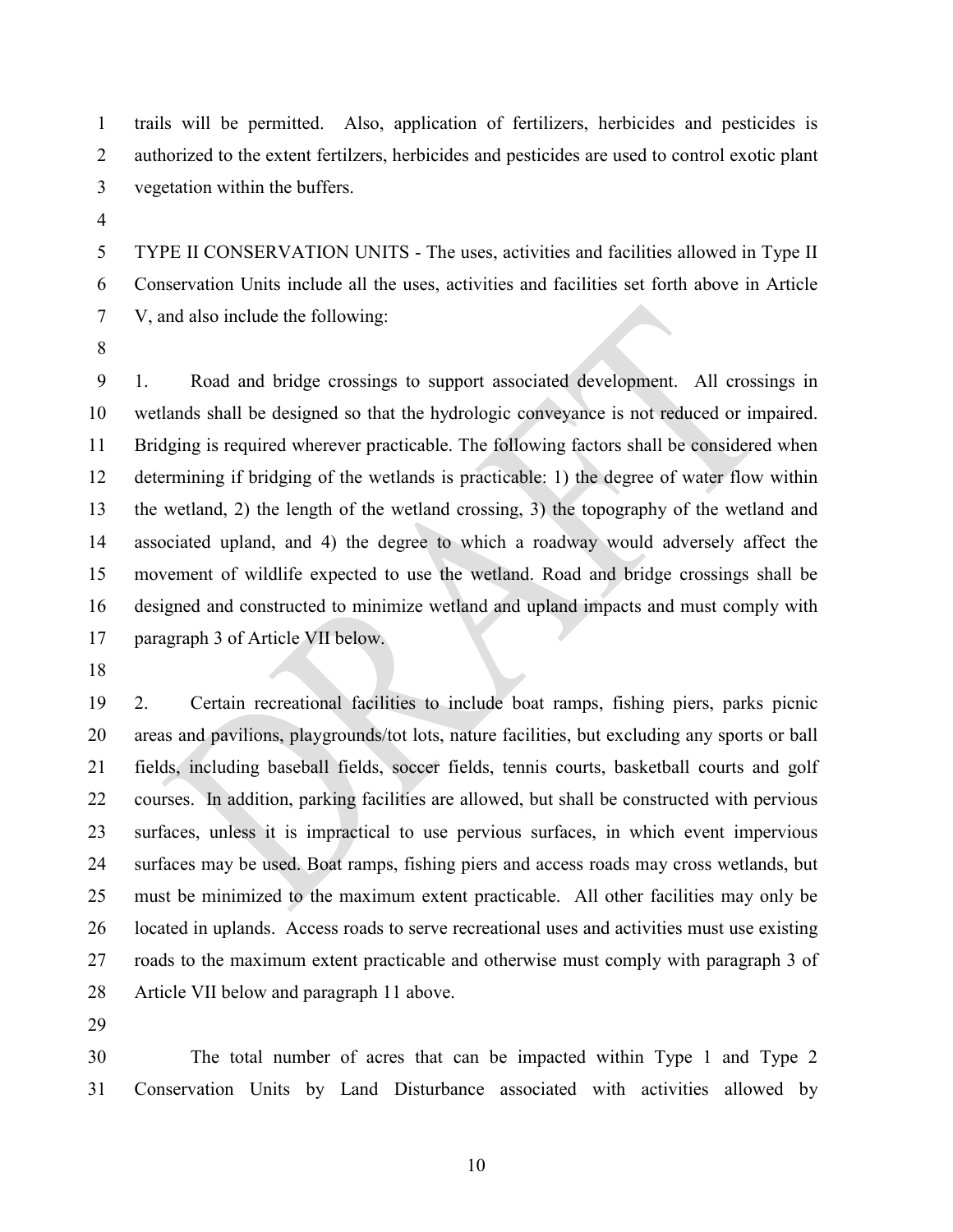subparagraphs 4, 6, 8 and 10 of Article V related to Type I Conservation Units and subparagraphs 11 and 12 of Article V related to Type II Conservation Units is 98.5 acres, which is 1% of the total number of acres within the Conservation Units. The following activities listed in the referenced subparagraphs shall not be subject to the Land Disturbance restriction: pervious non-motorized recreational trails, such as hiking, bikinghorseback riding trails and boardwalks. Areas which are temporarily disturbed by activities in the referenced subparagraphs will not count toward the 98.5 acre cap, if restored within one (1) year of the disturbance. The number of acres subjected to Land Disturbance shall be reported on a sub-watershed basis in the required annual reports. Any proposed Land Disturbance acreage within altered wetlands in a Type I or Type II Conservation Unit shall be offset by an equal acreage amount consisting of preserved altered wetlands outside of the Conservation Unit but located in the same sub-watershed. Direct impacts to altered wetlands within Conservation Units shall be conducted consistent with the applicable provisions in Article VII. Any proposed Land Disturbance acreage within uplands in a Type I or Type II Conservation Unit shall be offset by an equal acreage amount consisting of preserved upland buffers outside of the Conservation Unit but located in the same sub-watershed. This offset shall be included in the individual project approval that approves Land Disturbance to the Type I or Type II Conservation Unit and will further be reported in the required annual report.

 DEP's approval shall be required for any uses, activities or facilities sought to be 22 constructed in Conservation Units as allowed by subparagraphs 4, 6, 8 and 10 of Article V related to Type I Conservation Units and subparagraphs 11 and 12 of Article V related to Type II Conservation Units ("Conservation Unit Project Approval"). Written authorization under this Agreement for allowable projects within Conservation Units is required prior to initiation of construction. If the allowable project is located in State Soverign Lands, then separate Sovereign Lands approval is required. Conservation Unit Project Approval shall generally be conducted consistent with Article IX, and will include a use of the Conservation Unit Checklist (**Exhibit 18**) applicable to allowances of uses, activities and facilities in the Conservation Units. In applying for Conservation Unit Project Approval an applicant will be required to include an avoidance and minimization impact analysis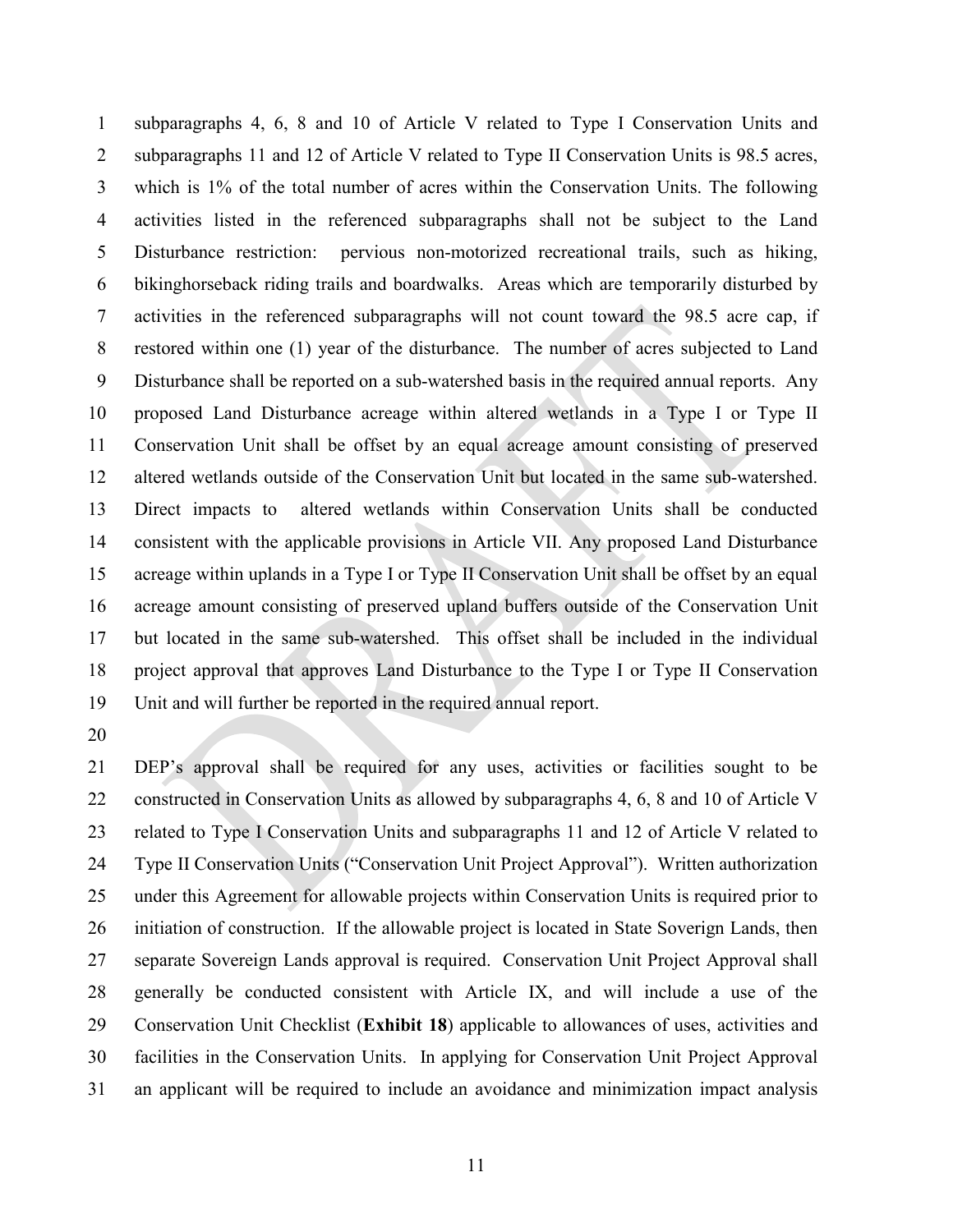with respect to the proposed uses, activities and facilities and review by DEP will include a review of the total scale of facility to insure that the proposed use, activity or facility is limited and consistent with the preservation objectives of the Conservation Units.

- 
- 

## **VI. Permitted Activities**

 This Agreement authorizes dredging and filling in waters of the State, and construction and maintenance of stormwater facilities associated with the construction of residential, commercial, recreational and institutional projects, including supporting infrastructure, by St. Joe within the Agreement Area, excluding the Conservation Units described in Article V. Subject to the conditions of this Agreement, dredging and filling for the referenced activities is authorized in wetlands and ditches. Dredging and filling in, on or over other surface waters is limited to road, bridge, or boardwalk crossings.

 Specifically, this Agreement authorizes such activities as the construction of building foundations, building pads and attendant features necessary for the use and maintenance of the structures. Attendant features may include, but are not limited to, roads, parking lots, garages, yards, utility lines, and storm water management facilities. Residential developments include multiple and single unit developments. Examples of commercial developments include retail stores, light industrial facilities (which means business activities such as commercial distribution assembly or manufacturing processes with no primary use of raw materials), research facilities, warehouses, distribution facilities, hotels, restaurants, business parks, and shopping centers. Examples of recreational facilities include playgrounds, playing fields, golf courses, hiking trails, bike paths, horse paths, stables, nature centers, and campgrounds. No marinas or other docking structures are authorized under this Agreement. Examples of institutional developments include schools, fire stations, government office buildings, judicial buildings, roads, public works buildings, libraries, hospitals, and places of worship.

- 
- 
-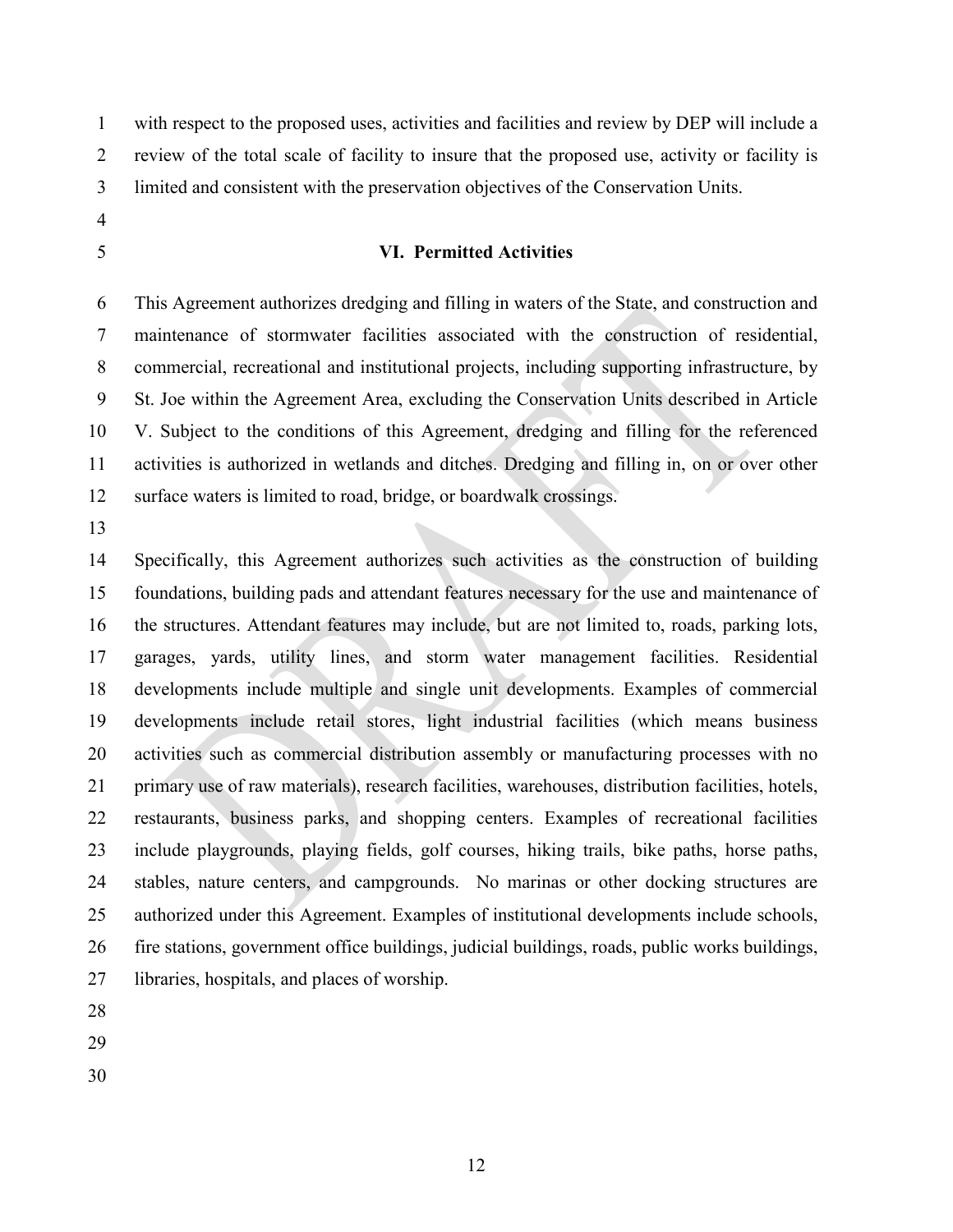#### **VII. Wetland Impacts and Stormwater**

 The Agreement Area, as depicted in **Exhibit 1**, is divided into six sub-watersheds, including: Peach Creek Subwatershed, Mitchell River – Choctawhatchee River Subwatershed, Intracoastal Waterway- West Bay Watershed, East River – Choctawhatchee River Watershed, Pine Log Creek Watershed and Crooked Creek- West Bay Watershed. For the purposes of this Agreement, the identification and delineation of wetlands must be in accordance with the most recent guidance and wetland delineation manual or manual supplement issued by the CORPS (which as of this date is the *Regional Supplement to the Corps of Engineers Wetlands Delineation Manual: Atlantic and Gulf Coastal Plain Region (2010)*), or the State of Florida methodology prescribed in Chapter 62-340, F.A.C., *Delineation of the Landwater Extent of Wetlands and Surface Waters*, or a combination of both, in order to establish one jurisdictional wetland line for all individual project approvals that is the most landward line of wetlands. Wetlands shall be delineated for each individual project approval which proposes impacts to wetlands by flagging located either 16 by Global Positioning System or survey...

 Wetlands in each basin have been identified, mapped and classified as either altered or high quality, **Exhibit 19**. Altered wetlands are wetlands that have been planted in pine trees (silviculture lands) as shown on the aerial dated March 2013 (see **Exhibit 20**) and are to remain altered unless and to the extent the silviculture activities in any area of altered wetlands remains dormant for more than 5 years. Altered wetlands are hydric pine plantations. The class of altered wetlands also includes ditches and borrow pits. High quality wetlands are all other jurisdictional wetlands and include cypress domes/strands, bay/gallberry swamps, cypress swamp areas, seepage slopes, Hypericum bogs, emergent marsh and other similar areas.

In order to be approved, wetland impacts must meet all of the following criteria:

 1. Impacts to altered wetlands shall not exceed 23% of the total converted altered wetlands in any one sub-watershed. The area within a particular sub-watershed to be used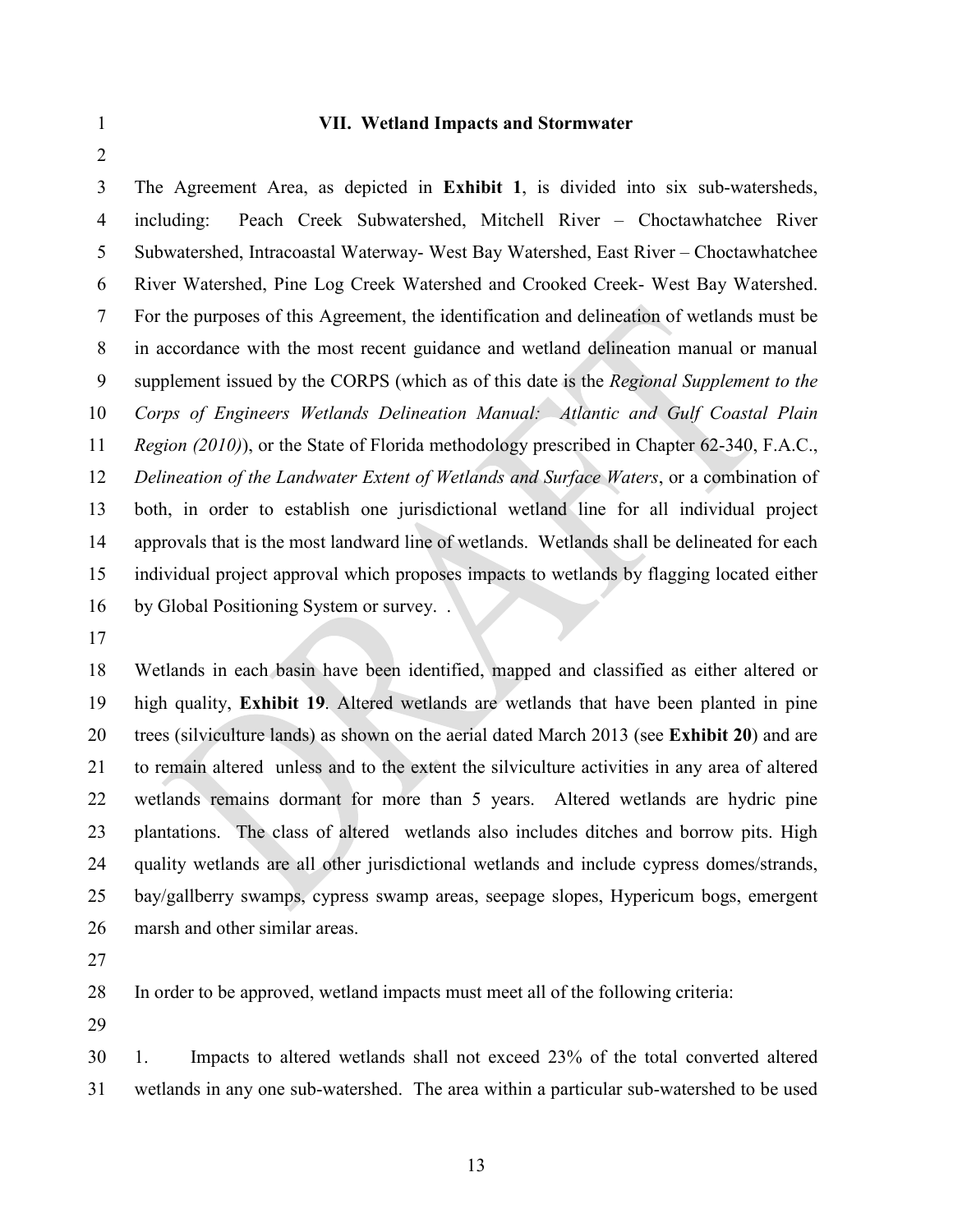to make the 23% calculation does not include areas within Conservation Units located within the sub-watershed. Sub-watersheds are depicted in **Exhibit 3**.

 2. Projects may impact more than 23% of the altered wetlands within an individual project site, if cumulative altered wetland impacts for all approved projects within the sub- watershed do not exceed the 23% requirement at any given time. Examples of where this may occur include:

 a. An applicant proposes an individual project, which would impact 10 acres of the 100 acres of altered wetlands located within the proposed project site and preserve the remaining 90 acres of altered wetlands through placement under a conservation easement. This example would result in a altered wetland overage of 13 acres, since 77 acres of altered wetland preservation would be required to comply with the 23% allowable impacts to altered wetlands within a specific watershed. The same applicant, or succeeding assignee, with a subsequent individual project, located at a different site within the same watershed, and containing a total of 5 acres of altered wetlands, proposes to impact all 5 acres of altered wetlands for the project. The applicant may use 3.85 acres of the 13 acre overage of preserved converted wetlands from the first project to comply with the 23% requirement for the second project.

21 b. An applicant proposes an individual project on a site with a total of 10 acres of altered wetlands. The applicant proposes to impact all 10 acres of the altered wetlands for the project. To comply with the 23% allowable impacts to altered wetlands requirement, the applicant would preserve 33.5 acres of altered wetlands through the placement of a conservation easement, elsewhere within the same sub-watershed in which the impact site is located.

 3. Impacts to high quality wetlands shall be limited to road and bridge crossings, boardwalks and paths, linear infrastructure (which includes stormwater conveyances but not stormwater ponds), utility corridors, and any other linear access facilities necessary to support the associated development and shall typically not exceed a width of 100 feet of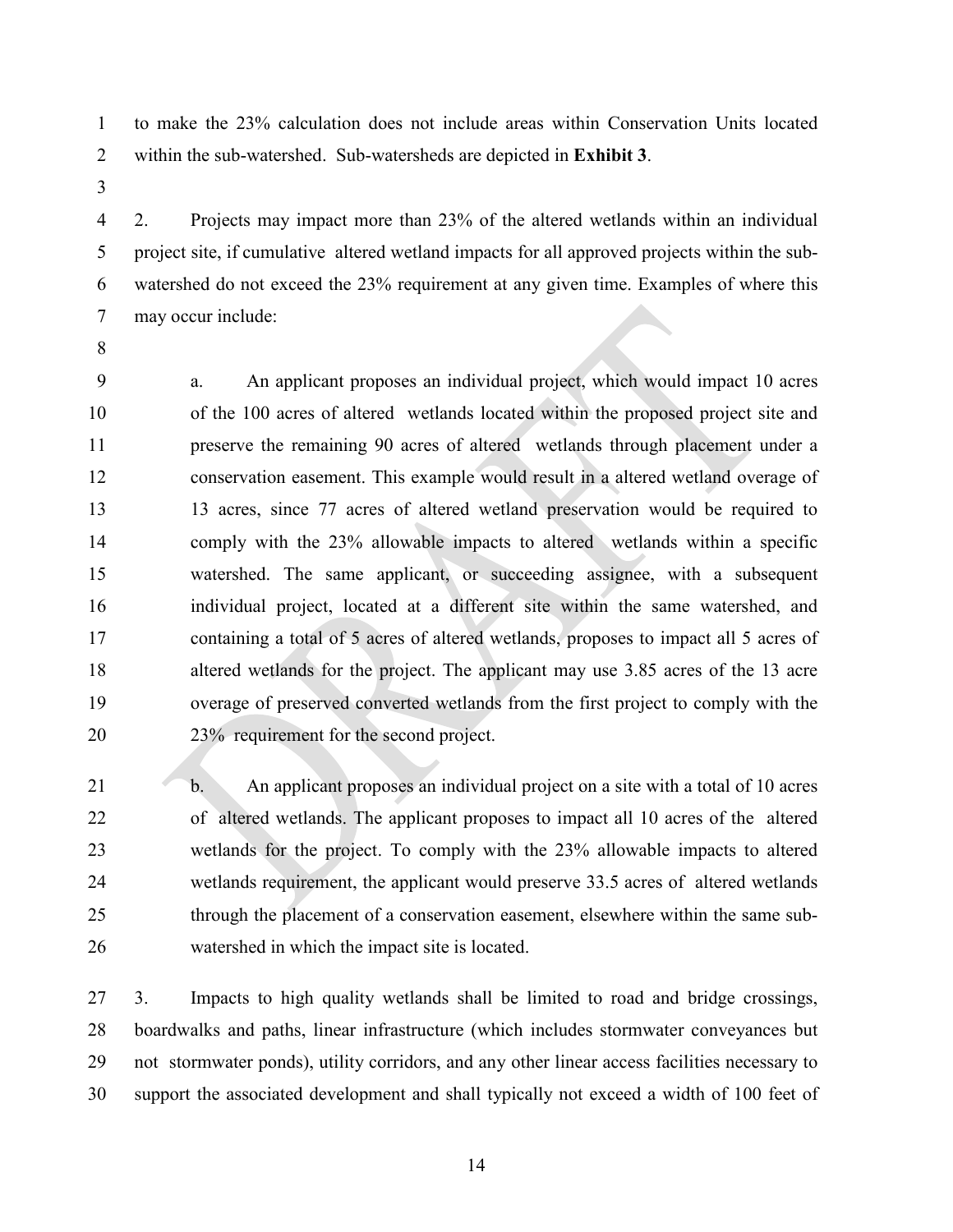combined filling or clearing at each crossing, but may in certain cases, consistent with the criteria in this section, be allowed up to a total width of 160 feet. Florida Department of Transportation roads may be allowed up to a width of 200 feet consistent with criteria in this section. The aggregate total filling or clearing of high quality wetlands for crossings and other linear infrastructure within the Agreement Area shall not exceed 100 acres. The first preference for new high quality wetland road crossings will be at existing silviculture road crossings. Crossings at locations other than existing silviculture roads can be authorized on a case-by-case basis. All crossings, whether at existing silviculture roads or locations other than existing silvilculture roads, will be designed and constructed to minimize high quality wetland impacts. In addition, for each crossing proposed at a point where no previous crossing existed, an existing silviculture road crossing within the same sub-watershed must be removed and the wetland hydrologic connection including any associated natural stream or tributary within the area of removal, shall be restored. Restoration in this section is defined as re-establishment of natural soil surface grades and 15 appropriate vegetation is naturally re-emerging no later than the  $365<sup>th</sup>$  day following the date of the initiation of construction of the new crossing.

 4. All crossings in wetlands shall be designed so that the hydrologic conveyance is not reduced or impaired. Bridging, co-locating utilities and infrastructure and directional boring is required wherever practical. The following factors shall be considered when determining if bridging or directional boring of the wetlands is practical: 1) the degree of water flow within the wetland, 2) the length of the wetland crossing, 3) the topography of the wetland and associated upland, and 4) the degree to which a roadway would adversely affect the movement of wildlife expected to use the wetland.

 5. Surface Water management systems for all projects authorized by this Agreement shall be designed, constructed, operated and maintained in compliance with Chapter 62-330 Florida Administrative Code (F.A.C.) and Applicant's Handbook, Volume 2 and shall include an additional level of treatment that is 50% above the treatment that is required for a non-OFW. Although the Surface Water Management systems will be designed to meet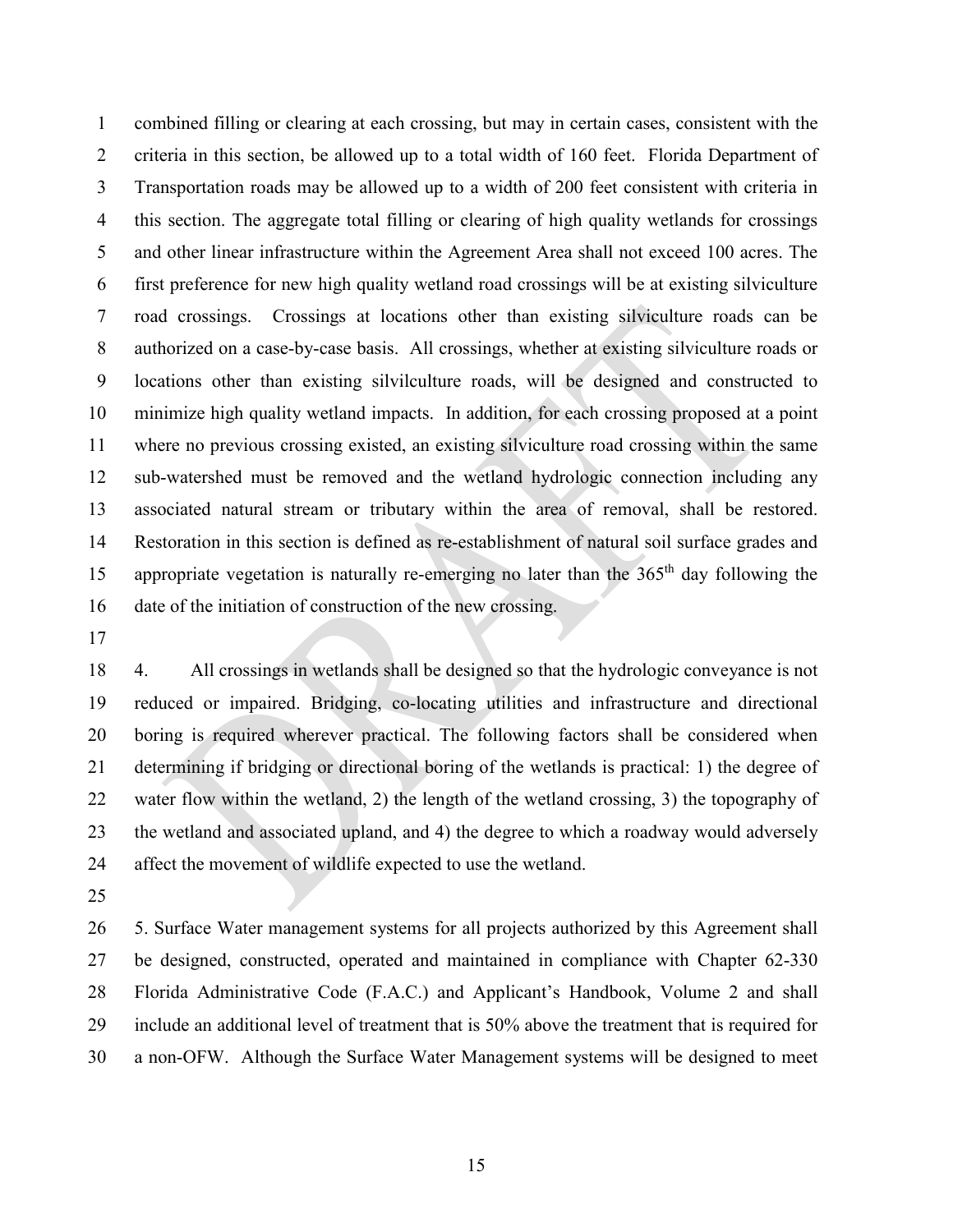OFW standards, water quality standards appropriate to the receiving waters shall be applied for determining compliance with water quality standards.

- 
- 

# **VIII. Mitigation**

 1. Within the Agreement Area, individual project wetland impact mitigation may be satisfied within (1) mitigations banks, (2) designated Conservation Units, or (3) within the project area. The first priority for mitigation of permitted wetland impacts in the Agreement Area is the use of an ecologically appropriate mitigation bank.

 2. Mitigation for impacts to estuarine wetlands will be ecologically appropriate and sufficient based on an individual project evaluation. Factors to be considered in determining if additional mitigation is needed for impacts to estuarine wetlands shall include: 1) the extent of direct impacts from fill, including pilings and support structures, 2) the amount of shading or other secondary impacts expected to result from the activity, and 3) impacts from construction methodologies, such as barge access or the use of heavy equipment. Mitigation for impacts to estuarine wetlands shall be conducted either on site or within a Conservation Unit that contains estuarine systems.

 3. St. Joe has provided reasonable assurances that there is an adequate amount of mitigation currently available or potentially available in mitigation banks and Conservation Units for all individual project impacts that may be authorized under this Agreement. In order for DEP to regularly monitor the number of available credits or potentially available functional units, St. Joe shall prepare and submit to DEP an updated report with each application for an individual project approval summarizing the number of credits that are available in mitigation banks and the number of functional units that are potentially available in Conservation Units. DEP will utilize this information to determine if trends warrant that St. Joe initiate a process to make available additional mitigation credits or functional units from existing Conservation Unit acreage in one thousand (1,000) acre or larger increments. This determination will be based on whether there is an adequate supply of credits to satisfy the rate of credit absorption within the EMA boundary. Upon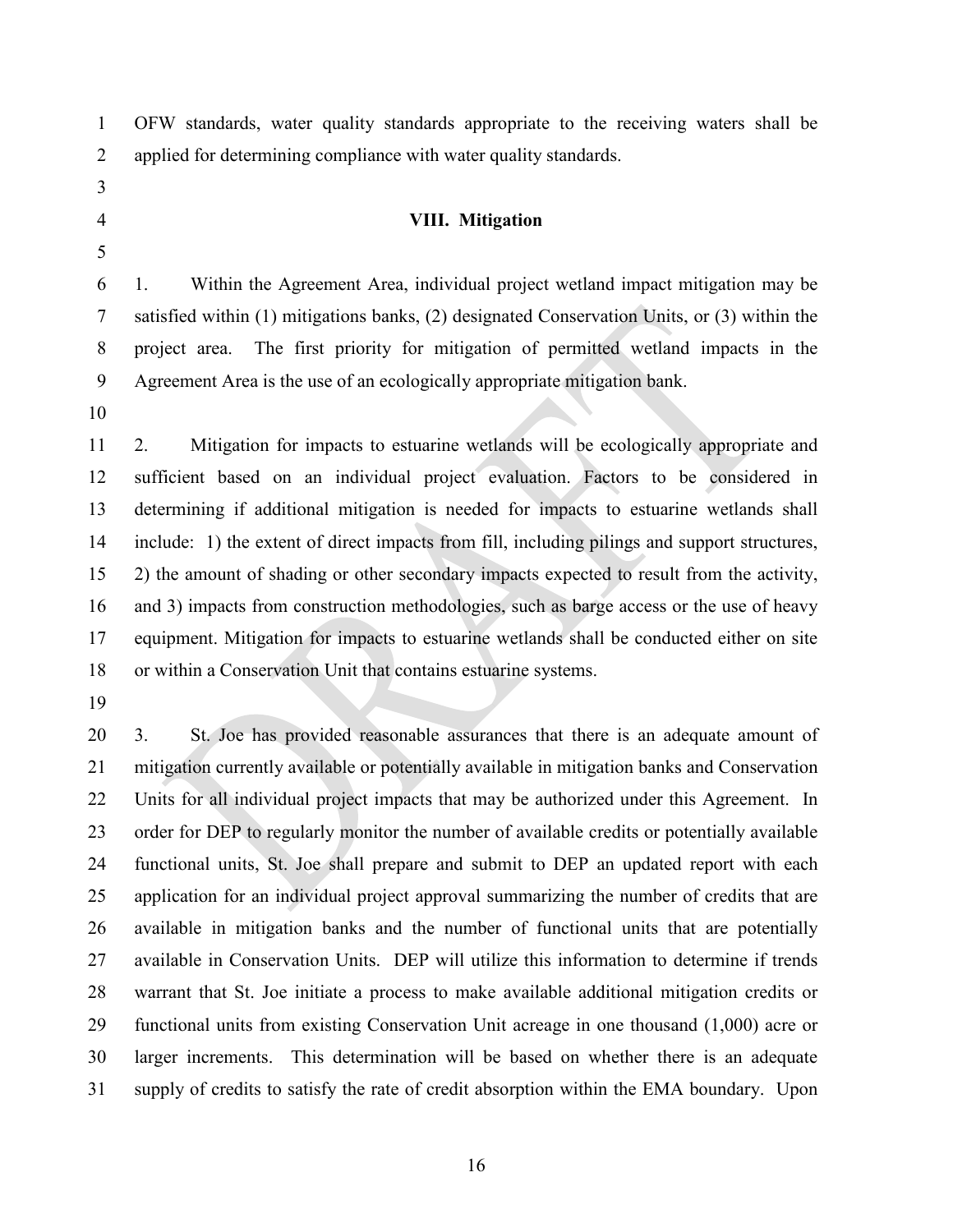the Department's determination and notification that there is a need to create mitigation, St. Joe will, within 180 days, submit a plan to create the needed mitigation for projects within the EMA boundary.

## **IX. Individual Project Approval**

 Individual project approval for all projects authorized by this Agreement shall be conducted in compliance with Chapter 62-330 Florida Administrative Code (F.A.C.) and Applicant's Handbook, Volume 1, including all procedures contained therein, except as those procedures are modified in this Article. At the pre-application meeting, clarification will be provided on any question related to the procedural aspects of the Applicants Handbook, Volume I as they related to the procedures contained in this Agreement.

## **Pre-Application Process**

 An applicant may request an informal pre-application meeting with appropriate representatives from the CORPS and DEP to discuss a proposed project and clarify any necessary procedural and substantive criteria of the EMA. Appropriate representatives from USFWS, EPA, FWC, National Marine Fisheries Service ("NMFS") and the Northwest Florida Water Management District ("NWFWMD") shall be invited to the pre- application meeting. There are no specific submittal requirements for this informal pre- application meeting, but the applicant shall provide an appropriate type and level of information on any procedural or substantive criteria that needs clarification. An information pre-application meeting does not commence the formal review of an individual project approval application. Pre-application meeting may be scheduled on an as needed basis. A mandatory meeting with DEP to discuss stormwater must take place.

## **Formal Individual Project Review**

To commence the review of an application for an individual project approval, the applicant

shall prepare an application using the form *Joint Application for Works in the Waters of* 

*Florida Form #62-330.060(1)*, or other joint application forms accepted by both the Corps

and DEP. It must include all of the information required in the Individual Project Approval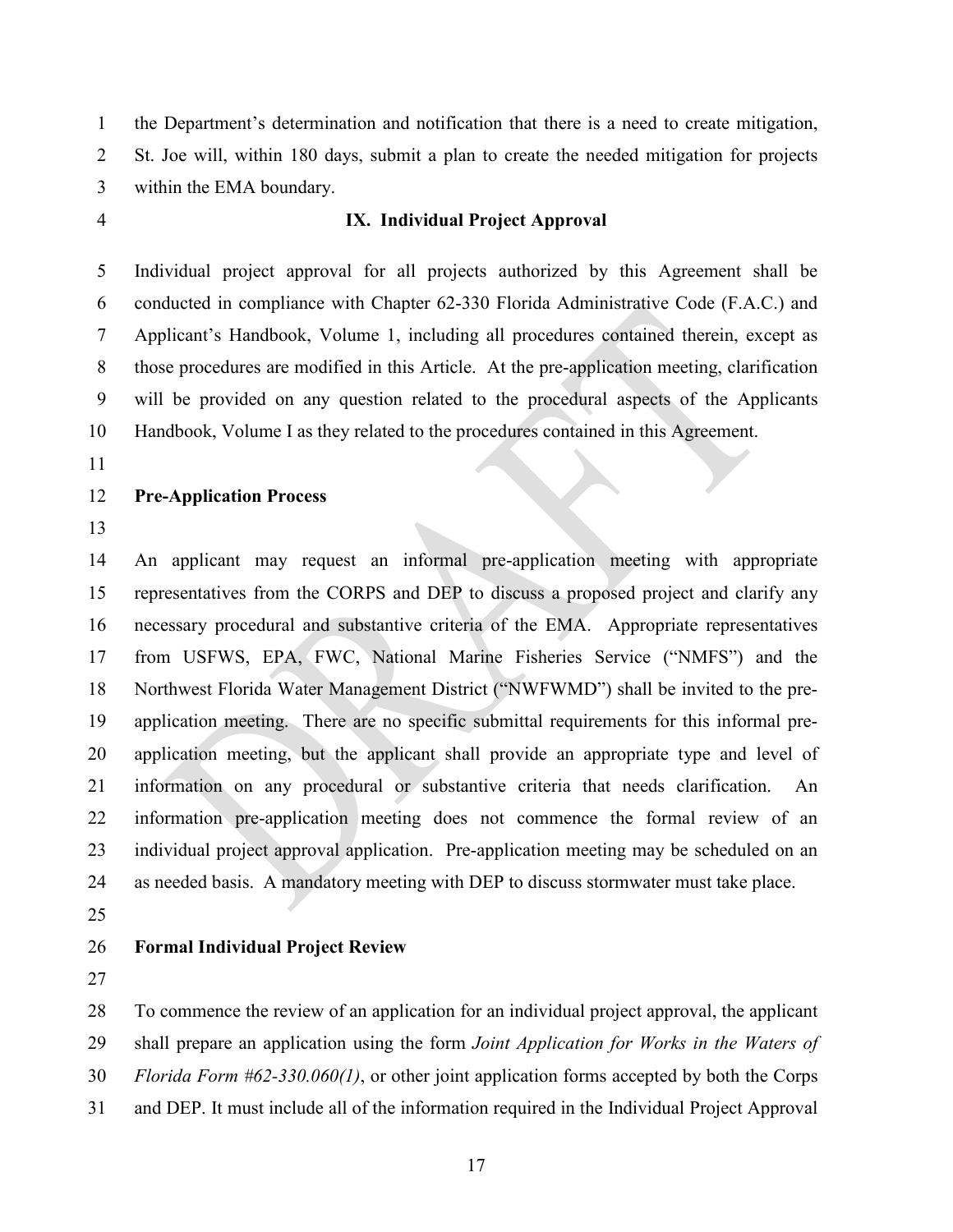| $\mathbf{1}$   | Checklist (Exhibit 21). The application shall be submitted to the CORPS and DEP at least     |  |  |  |  |
|----------------|----------------------------------------------------------------------------------------------|--|--|--|--|
| $\overline{2}$ | two weeks prior to a meeting with the CORPS and DEP to review the application. A             |  |  |  |  |
| 3              | processing fee shall shall accompany each application in an amount consistent with the fee   |  |  |  |  |
| 4              | schedule set forth in Chapter 62-330.071 F.A.C. The form shall be completed pursuant to      |  |  |  |  |
| 5              | the instructions, with the exception of items 7 and 8, which shall be completed as follows:  |  |  |  |  |
| 6              |                                                                                              |  |  |  |  |
| 7              | Desired Permit Duration: Duration of individual<br>Item 7.                                   |  |  |  |  |
| 8              | project approvals shall be 10 years, unless a longer duration is                             |  |  |  |  |
| 9              | specified in any issued individual project approval.                                         |  |  |  |  |
| 10             |                                                                                              |  |  |  |  |
| 11             | General Permit or Exemption Requested: St. Joe<br>Item 8.                                    |  |  |  |  |
| 12             | Ecosystem Management Agreement for Bay-Walton Sector Plan                                    |  |  |  |  |
| 13             | Area should be referenced here.                                                              |  |  |  |  |
| 14             |                                                                                              |  |  |  |  |
| 15             | Appropriate representatives from the USFWS, EPA, FWC, NMFS and NWFWMD shall                  |  |  |  |  |
| 16             | be invited to the meeting. The application shall be considered to be in draft form until the |  |  |  |  |
| 17             | day of the meeting, at which time the formal review of the application may commence and      |  |  |  |  |
| 18             | DEP has the right to submit a Request for Additional Information (RAI) within 30 days of     |  |  |  |  |
| 19             | Unless otherwise requested by DEP at the meeting, no post meeting<br>the meeting.            |  |  |  |  |
| 20             | submissions will be made by the applicant until receipt of the RAI. No regulated work        |  |  |  |  |
| 21             | may proceed until after written authorization under this EMA has been issued. For ease of    |  |  |  |  |
| 22             | scheduling purposes, individual project approval meetings shall be scheduled on a monthly    |  |  |  |  |
| 23             | basis but may be cancelled if no applications are proposed on any given month.               |  |  |  |  |
| 24             |                                                                                              |  |  |  |  |
| 25             | In addition to the application form, the submittal shall include:                            |  |  |  |  |
| 26             |                                                                                              |  |  |  |  |
| 27             | The necessary technical information, drawings and calculations describing the<br>1.          |  |  |  |  |
| 28             | stormwater management system proposed for the individual project, and,                       |  |  |  |  |
| 29             |                                                                                              |  |  |  |  |
| 30             | Documentation of coordination with the State Historic Preservation Officer<br>2.             |  |  |  |  |
| 31             | regarding any needed archaeological and historical surveys for the project area, and any     |  |  |  |  |
|                |                                                                                              |  |  |  |  |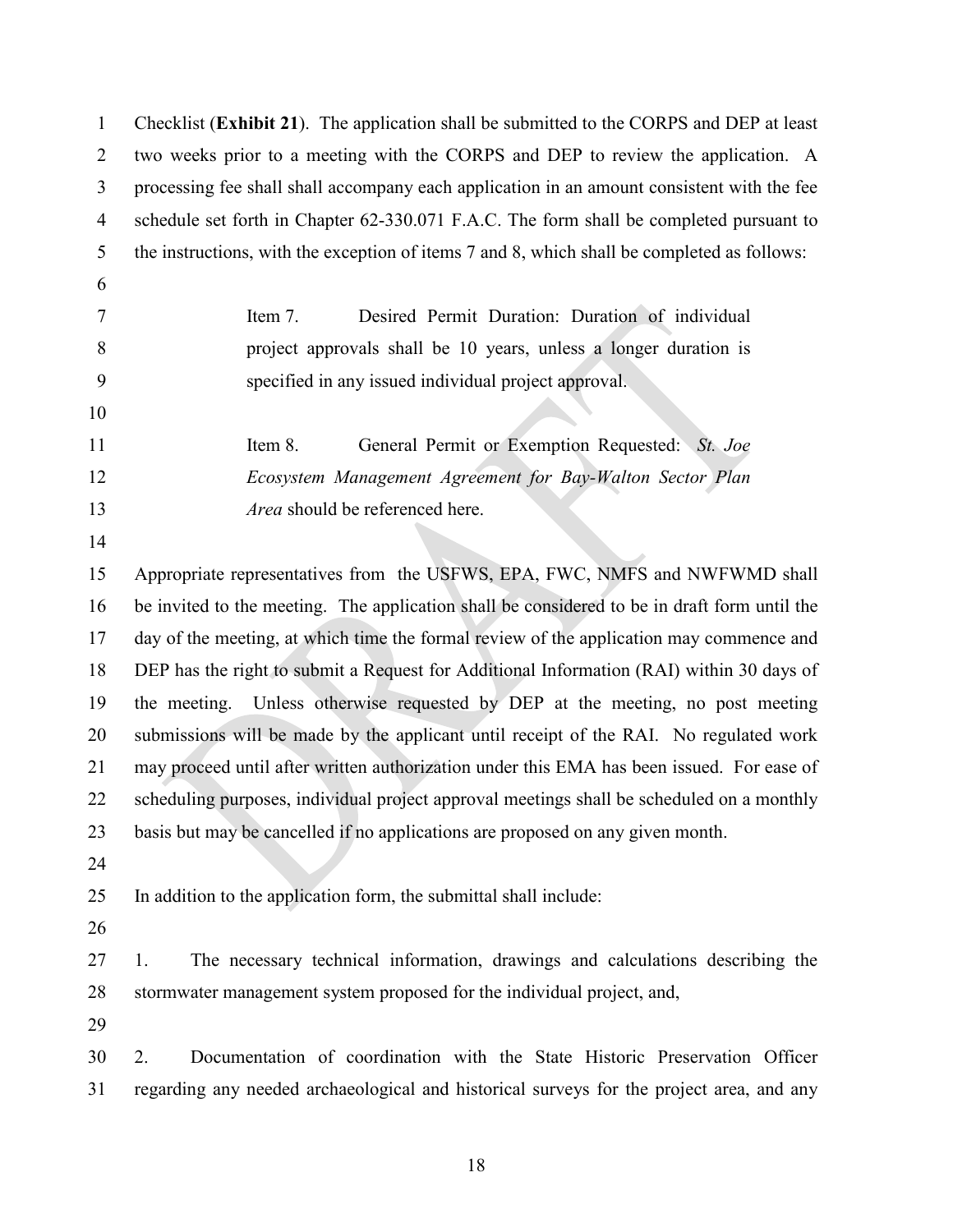measures needed to avoid, minimize or mitigate adverse impacts to sites of historical or archaeological value.

 3. Documentation of coordination with the FWC regarding any needed fish and wildlife surveys for the project area, and any measures needed to avoid, minimize or mitigate adverse impacts to listed/protected fish and wildlife species and their habitat, including any plan to obtain a permit if required by Chapter 68A-27, F.A.C.

 Additionally, DEP and St. Joe will discuss the need for a separate approval to use sovereign submerged lands to implement the proposed project. If sovereign submerged lands approval is needed, every effort will be made to process such approval concurrently with the individual project review required by this Agreement.

 Upon receipt of the complete application for individual project approval, DEP will have 60 days to review the information for compliance with the terms of this Agreement. The review shall also consider St. Joe's history of compliance with previously issued permits, and individual project approvals granted under this Agreement, as a factor in determining if reasonable assurance has been provided that the terms of the Agreement as applied in the individual project approval will be met. A history of non-compliance with previously issued permits and individual project approvals may serve as the basis for project denial, modification, or the addition of specific conditions, based on the nature, severity, and extent of the non-compliance.

 If the application provides reasonable assurance that the project complies with the terms of this Agreement, DEP shall approve the individual project by issuing letter of approval or denial of the individual project that shall include a point of entry for challenging the agency action. The letter will also include a public notice of the agency action that St. Joe shall publish in a newspaper of general circulation in the county where the individual project is located, which publication shall be accomplished in the same manner as provided in Rule 62-110.106(5), F.A.C.

- 
-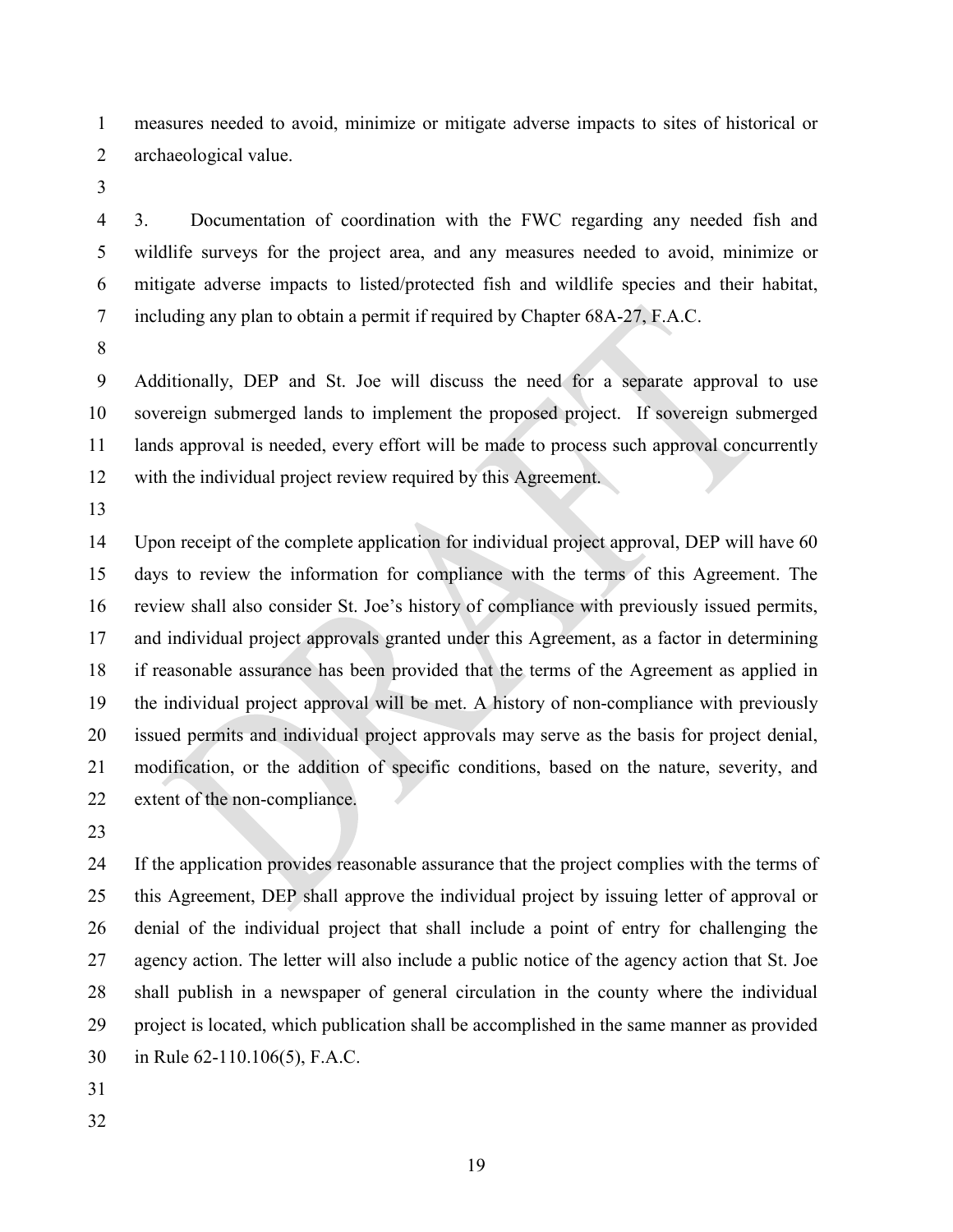## **Preservation of Third Party Rights**

 This Agreement is not intended to alter or modify the rights of third parties to challenge agency actions, except that the requirements imposed by this Agreement for stormwater management systems, dredge and fill of wetlands, and wetlands impact mitigation shall govern rather than the requirements of Florida Statutes and Florida Administrative Code.

 If the DEP proposes to issue an individual project approval pursuant to Article IX of this Agreement, any Florida corporation not for profit which meets the requirements of subsection 403.412(6), F.S., and any person whose substantial interests will be determined or affected by individual project approvals under the Agreement may petition DEP for a formal administrative hearing pursuant to section 120.569 or 120.57, F.S.

 The scope of a challenge to an individual project approval is limited to whether the individual project approval complies with this Agreement, such as whether the stormwater management system, the dredging and filling of waters of the state and the mitigation to offset wetland impacts, proposed for an individual project approval comply with this Agreement.

# **Individual Project Approval General and Specific Conditions**

 The general conditions contained in **Exhibit 22** shall be conditions of any individual project approval.

 If mitigation for the project is provided in a mitigation bank, the approval shall specify the number of credits and type to be used to offset the project impacts. If mitigation for the individual project is to be provided either on-site or in a Conservation Unit, rather than a mitigation bank, the individual project approval shall also include specific conditions describing the details of the required mitigation, and any associated requirements for monitoring the success of the mitigation.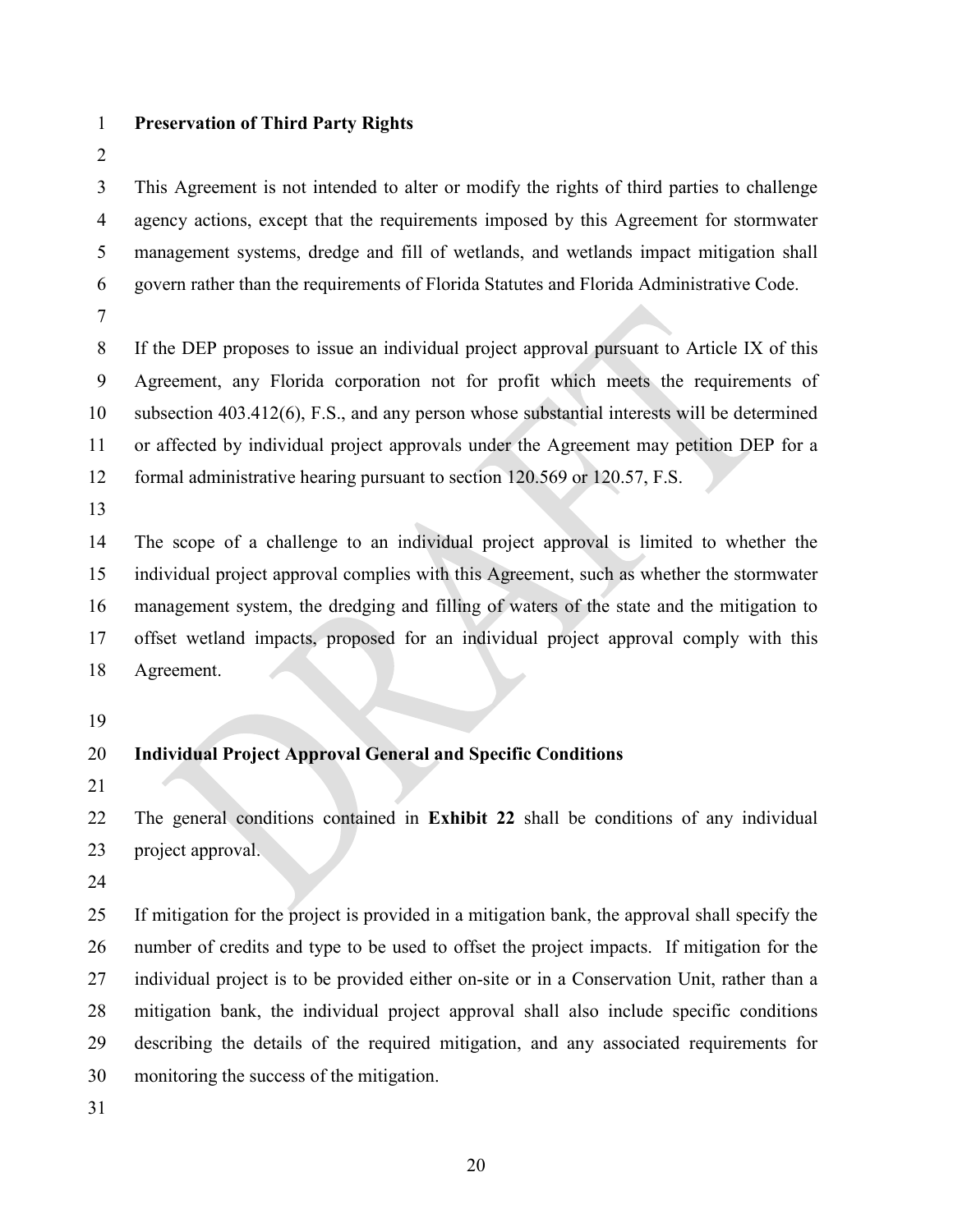As part of reasonable assurance that any mitigation provided outside of a mitigation bank will be maintained in perpetuity in its enhanced or restored state, the individual project approval shall also include a requirement for the placement of a conservation easement over the mitigation site. In addition, wetlands not authorized for impacts on each project site and their buffers as set forth in paragraph 12 of Article X shall also be made subject to a conservation easement. Prior to issuing a letter of approval for the individual project, St. Joe shall submit a draft of the conservation easement, along with documentation that the property over which the conservation easement will be granted has no encumbrances or liens that would be contrary to the purpose of the conservation easement. The individual project approval shall include a condition requiring that the conservation easement be executed, delivered and recorded prior to conducting the activities authorized in the project approval letter, or according to the time frame specified in the project approval letter.

 St. Joe shall use best management practices during individual project construction to minimize impacts to wetlands not authorized to be dredged or filled, and to control erosion and turbidity to ensure that state water quality standards are not violated. DEP may include specific conditions related to project construction techniques in the individual project approval letter to address these issues.

## **Web Site for Public Information**

 DEP agrees to maintain a web site, accessible to the public, containing information regarding individual projects reviewed under the Agreement. At a minimum, the web site will include information on the individual projects approved, or pending approval by DEP. Posting of such information does not constitute public notice of a point of entry to challenge DEP's action on individual project approvals. Such public notice shall be accomplished as set forth above in this Article.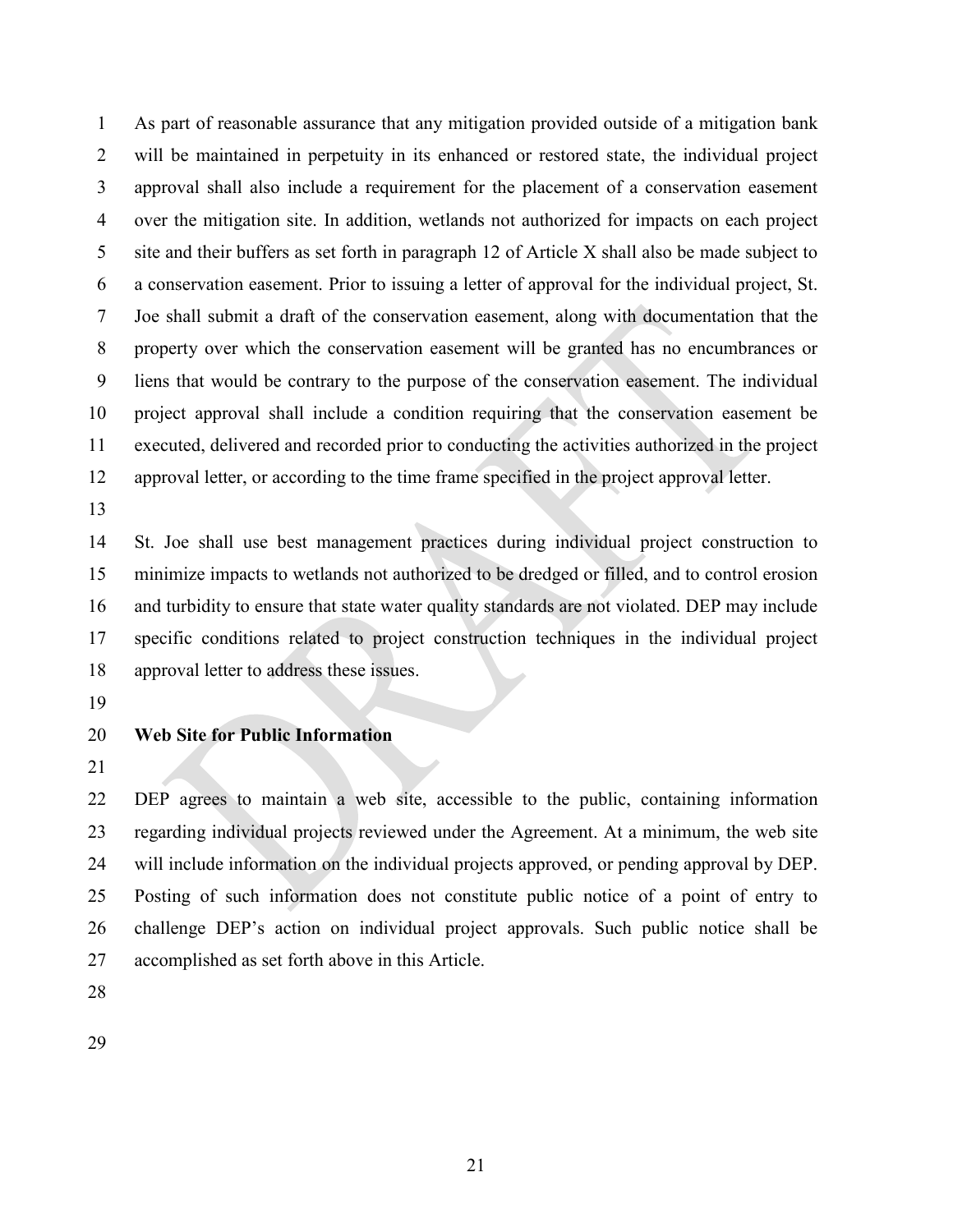| 1              | X. St. Joe Commitments                                                                         |  |  |
|----------------|------------------------------------------------------------------------------------------------|--|--|
| $\overline{2}$ | St. Joe agrees to the following commitments:                                                   |  |  |
| 3              |                                                                                                |  |  |
| 4              | This Agreement is the sole mechanism to be used by St. Joe to obtain authorization<br>1.       |  |  |
| 5              | to conduct the specific activities set forth in Article VI within the Agreement Area. Any      |  |  |
| 6              | change in the specific activities or any other deviation from the terms of the Agreement,      |  |  |
| $\tau$         | will require amendment of the Agreement. Separate individual or general permits may be         |  |  |
| 8              | applied for within the Agreement Area for activities that are not addressed by this            |  |  |
| 9              | Agreement, including but not limited to marinas and docking facilities.                        |  |  |
| 10             |                                                                                                |  |  |
| 11             | The Conservation Units shall be excluded from development activities, other than<br>2.         |  |  |
| 12             | those activities authorized under Article V.                                                   |  |  |
| 13             |                                                                                                |  |  |
| 14             | St. Joe will manage the Conservation Units consistent with their ultimate<br>3.                |  |  |
| 15             | conservation use unless or until transferred in accordance with paragraph 8 below.             |  |  |
| 16             |                                                                                                |  |  |
| 17             | Mitigation of project impacts will be conducted in a manner consistent with the<br>4.          |  |  |
| 18             | conditions of the individual project approval.                                                 |  |  |
| 19             |                                                                                                |  |  |
| 20             | 5.<br>Mitigation will occur prior to or concurrently with permitted impacts.                   |  |  |
| 21             |                                                                                                |  |  |
| 22             | For mitigation conducted outside of a mitigation bank or for wetlands not<br>6.                |  |  |
| 23             | authorized for impact and their buffers (as set forth in paragraph 12 below) a perpetual       |  |  |
| 24             | conservation easement will be placed on such property prior to conducting the activities       |  |  |
| 25             | authorized in the project approval letter as set forth in Article IX. The easement shall be in |  |  |
| 26             | the form of the applicable easement document in Exhibit 23.                                    |  |  |
| 27             |                                                                                                |  |  |
| 28             | The St. Joe Company shall place perpetual conservation easements on portions of<br>7.          |  |  |
| 29             | Conservation Units equal to the percentage of the total acreage of approved projects in        |  |  |
| 30             | each sub-watershed within the EMA area. Approved projects in this special condition            |  |  |
| 31             | includes those projects within the EMA area having received approval under this                |  |  |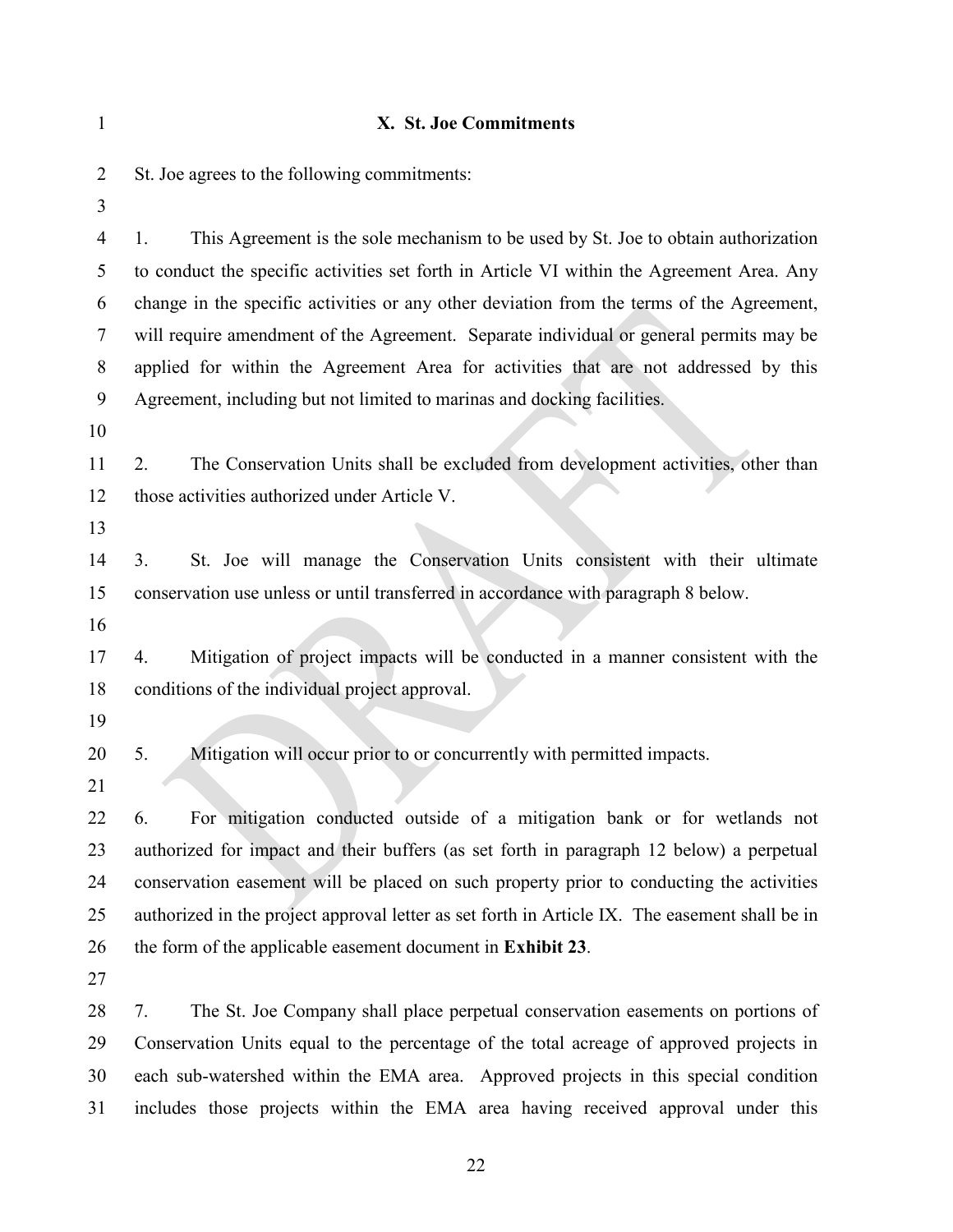Agreement plus any other projects within the EMA area having received approval from Bay County or Walton County during the preceding year, but which do not require specific approval under this Agreement. To determine the acreage of the Conservation Units that must be placed under an easement:

 a. Divide the total acreage within approved project boundaries in a sub- watershed (including impact and preserved area), for the previous year, by the total acreage of land within the sub-watershed minus the area of any Conservation Units within the same sub-watershed. To comply with this condition only, the Intracoastal Waterway Sub-watershed and the Crooked Creek West Bay sub-watershed shall be combined and treated as a single Conservation Unit.

 b. This percentage of the Conservation Units in each sub-watershed shall be placed under a conservation easement within six months from the date of the individual project approval or for approved projects that do not require specific approval under this Agreement, within six months from project approval by Bay County.

 c. The cumulative acreage of Conservation Units conveyed to governmental entities or 501C(3) conservation organization buyers shall count toward the acreage which is required to be placed under a conservation easement.

 8. Sale or transfer of a Conservation Unit may only be made to a governmental entity or a non-profit conservation/natural resource management entity. If a Conservation Unit or any portion thereof or interest therein is conveyed to subsequent owners, if not already 23 subject to a conservation easement pursuant to paragraph 8 of Article X above, The St. Joe Company shall place conservation easements on such property to assure the perpetual conservation use of the Conservation Unit as described in Article V with respect to Type I Conservation Units and Type II Conservation Units above. The perpetual conservation easement shall be in the form of **Exhibit 24** for Type I Conservation Units and **Exhibit 25** for Type II Conservation Units. Within seven days of conveyance of any portion or interest of a Conservation Unit, The St. Joe Company shall provide to the new owner a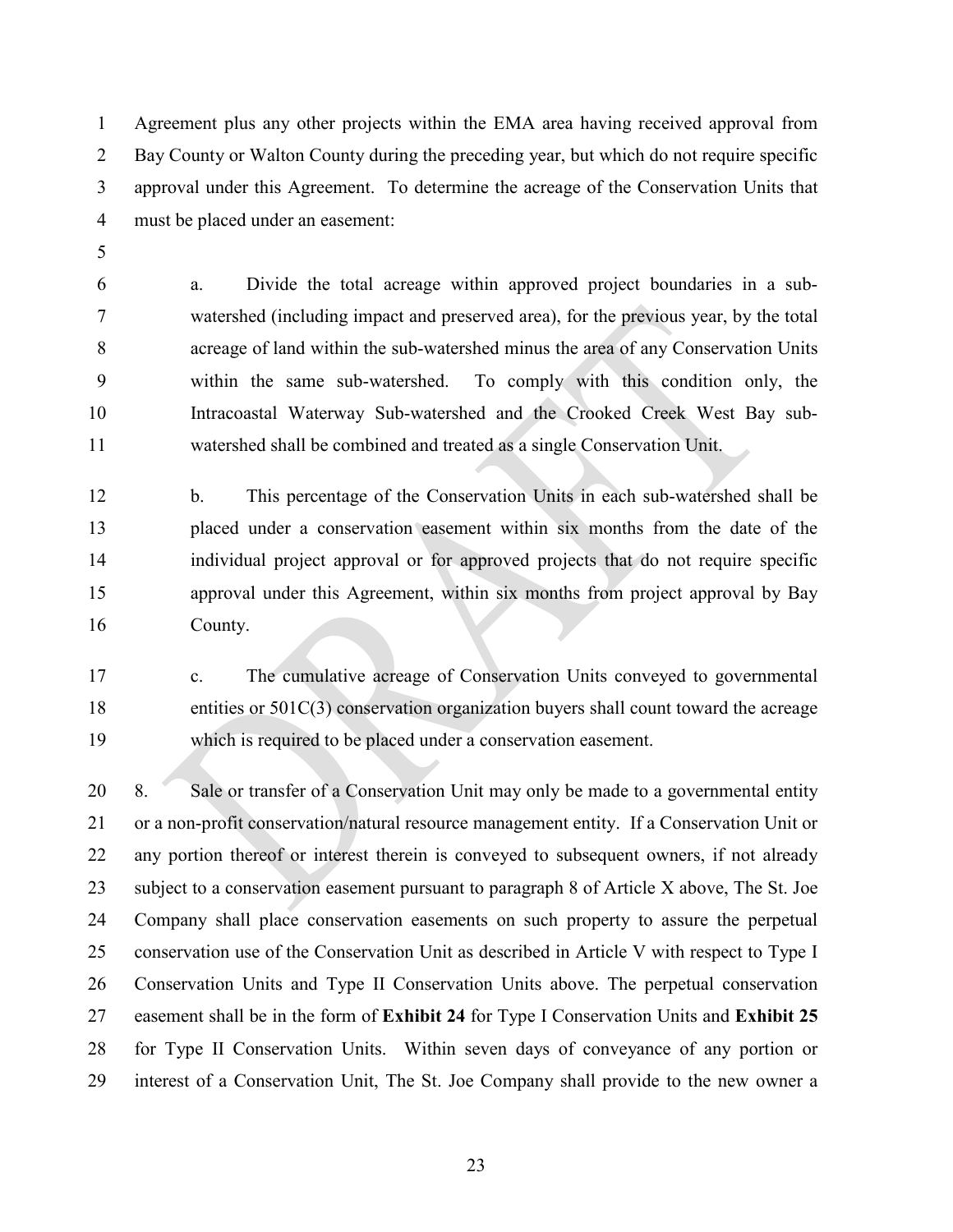complete copy of the Agreement. Written assurance that a complete copy of the Agreement has been given and received shall be provided to DEP by The St. Joe Company within fourteen days of any such conveyance. The written assurance shall consist of a letter to DEP stating that the conveyance has taken place and shall be signed by the appropriate representatives of The St. Joe Company and the new owner.

 9. Stormwater management systems in project areas within the Agreement Area will be designed, constructed and maintained to meet the Stormwater NEB Criteria as set forth in Section VII and to adhere to the Sediment and Erosion Control NEB Criteria as set forth in **Exhibit 2**.

 10. There will be no wetland or other surface water fill for septic tanks or drain fields, however composting aerobic restrooms are allowed in conjunction with recreational facilities.

 11. St. Joe base maps will depict the location of Conservation Units to assure each business unit within the company is aware of their location and restrictions placed upon them to assure that there is no encroachment or activity incompatible with the activities specifically authorized in Article V.

 12. In general, high quality wetlands shall be buffered from development by uplands/and or altered wetlands*.* Except at road crossings, upland and/or altered wetland buffers adjacent to high quality wetlands shall be an average of 50 feet wide, with a minimum 30- foot width for each individual project area. Except at road crossings, high quality wetlands, altered wetlands and uplands shall buffer natural streams and tributaries located in Conservation Units. The exact width of the buffer from the natural streams and tributaries located in Conservation Units shall be evaluated and determined during Individual Project review. The buffer along natural streams and tributaries located in Conservation Units shall be a minimum of 100 feet as measured from the edge of the stream or tributary. All buffers, whether upland or wetland, will be preserved and maintained in a natural condition, except for the construction of boardwalks for dock access and on-grade trails.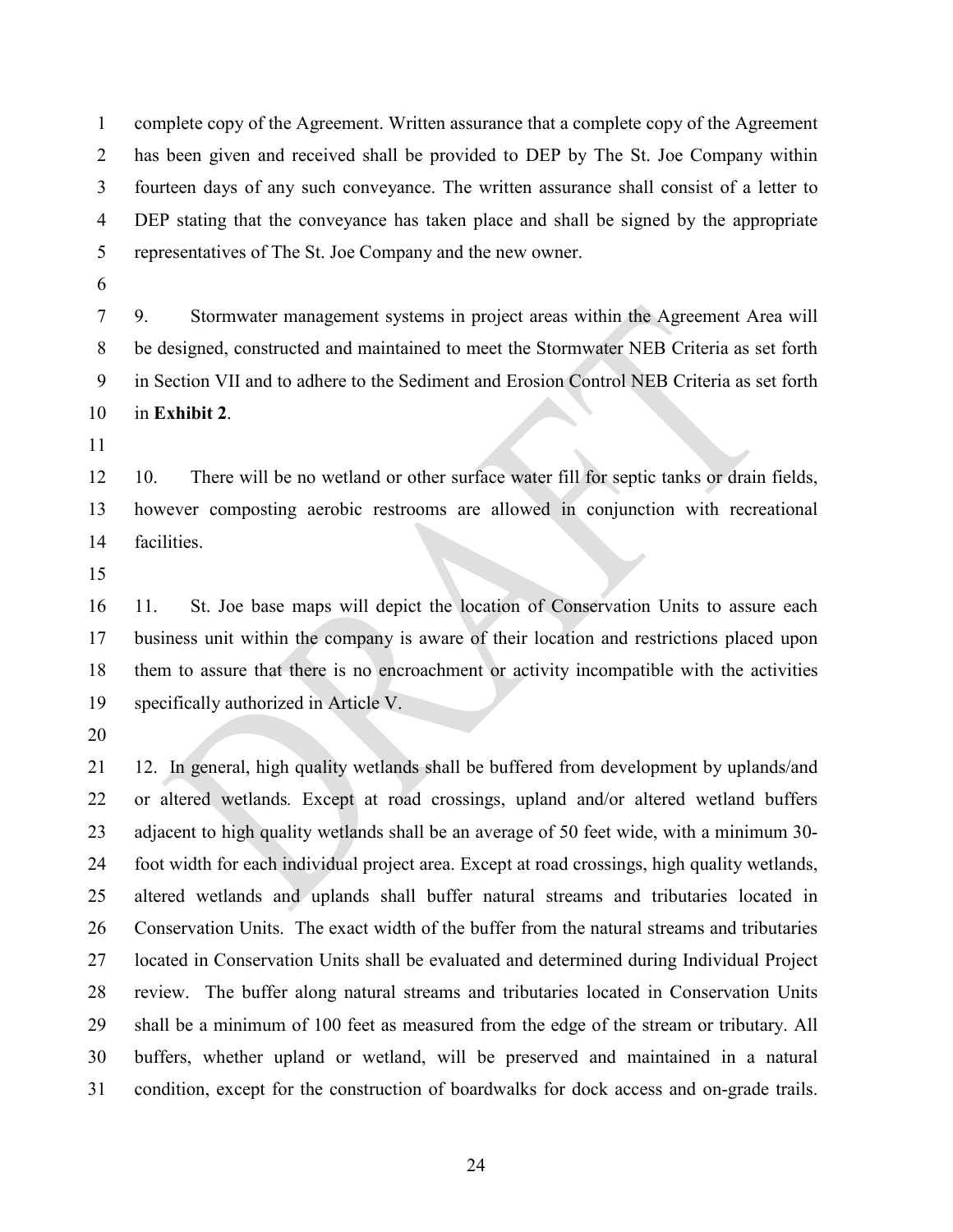These buffers may be enhanced or restored to a more natural condition. They may also be managed to provide an urban wildfire interface, as may be requested by local emergency management officials, and as may be approved following coordination with regulatory agencies. Application of fertilizers, herbicides and pesticides is prohibited in all buffers, except to the extent herbicides are used to control exotic vegetation.

- 
- 13. Only clean fill and rock material compatible with existing soils (e.g., soil, rock, sand, marl, clay, stone, and/or concrete rubble) shall be used for wetland fill.
- 

 14. No wetland fill shall sever a hydrological connection in high quality wetlands. Small areas of altered wetlands may be severed, as approved on a case-by-case basis, provided the requirements pertaining to altered wetland impacts are met (see Article VII [2]) and compensatory mitigation as described in Article VIII is provided for the area of altered wetlands within the severed area. Severed wetlands will be considered to be impacted for purposes of this EMA.

 15. No work is authorized under this Agreement on properties listed or eligible for listing in the National Register of Historic Places.

 16. When required by the State Historic Preservation Officer, St. Joe will conduct a Phase I archeological and historical survey on each individual project site. This information will be provided to the State Historic Preservation Officer, DEP and the CORPS so that measures can be identified to avoid, minimize or mitigate adverse impacts to historic properties listed, or eligible for listing in the National Register of Historic Places, or otherwise of historical or archeological value.

 17. No activity is authorized by this Agreement that is likely to adversely affect a federal or state listed/protected species or a species proposed for such designation, or destroy or adversely modify its designated critical habitat.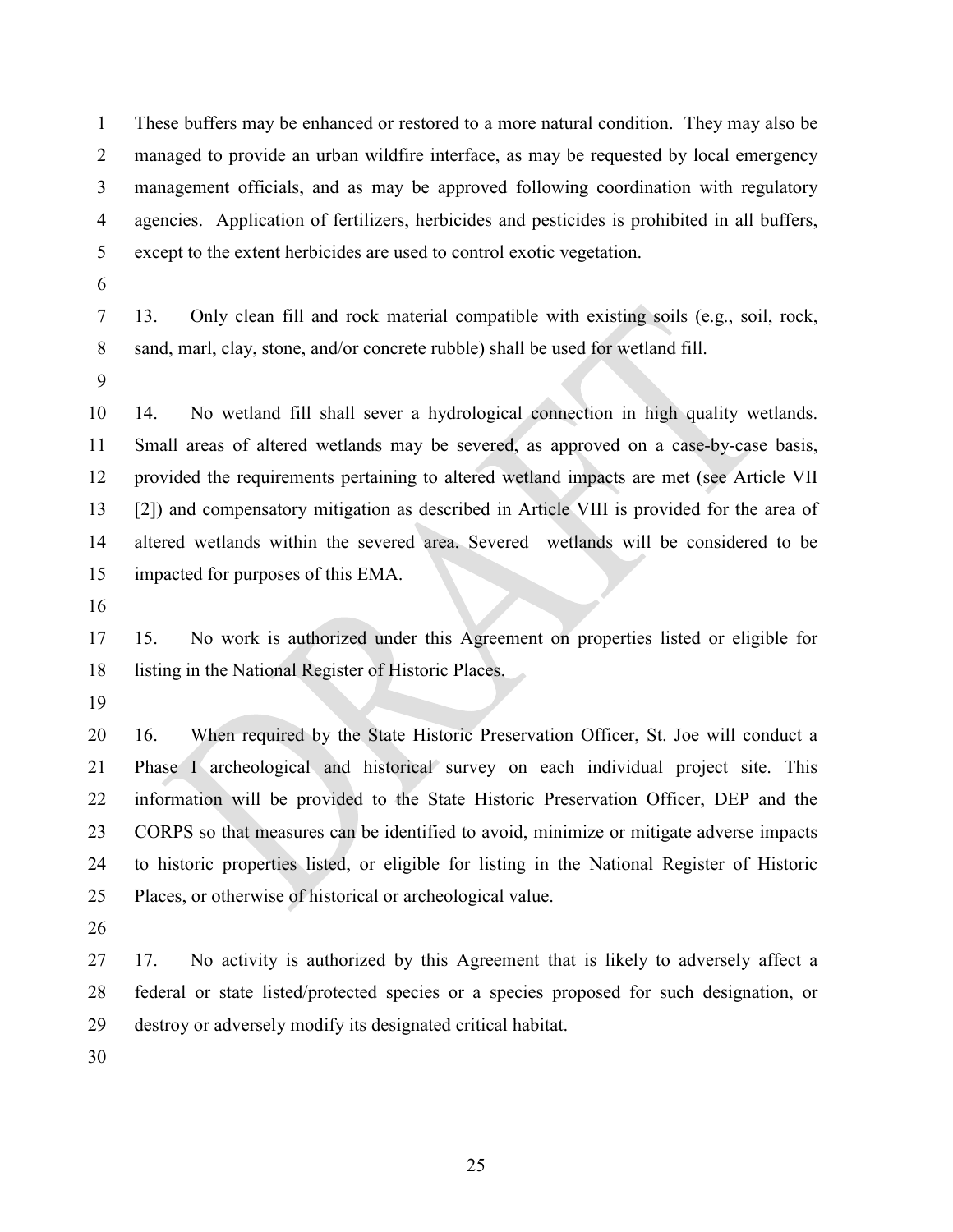18. St. Joe certifies that it has and will maintain internal systems and controls to ensure adherence to these commitments and implementation of this Agreement.

- 
- 

## **XI. Monitoring and Reporting**

 1. St. Joe shall establish and maintain a GIS based ledger and map for each basin and sub-watershed, depicting the amount, type and percentage of wetland impact and mitigation implemented in the Agreement Area. An updated ledger balance sheet demonstrating compliance with the Agreement shall be submitted with each individual request for project approval. The ledger will include the following by sub-watershed:

- 
- a. Total high quality and altered wetlands in the Agreement Area.

b. Total project size – uplands and wetlands.

- c. Project impacts high quality and altered amount and percent of total.
- d. Mitigation required and location.
- e. Cumulative project impacts (acreage total and percentage).
- f. Total high quality and altered wetlands remaining in the Agreement Area.
- g. Mitigation bank credit use categorized by rate of use, year used, and anticipated use for the upcoming year.

 2. St. Joe shall submit an annual report by February 15 from the preceding calendar year identifying:

- 
- a. Total project acres approved;
- 23 b. The location and acreage of any mitigation activity undertaken;
- c. Conservation easements executed and recorded;
- d. Conservation Units conveyed to other owners;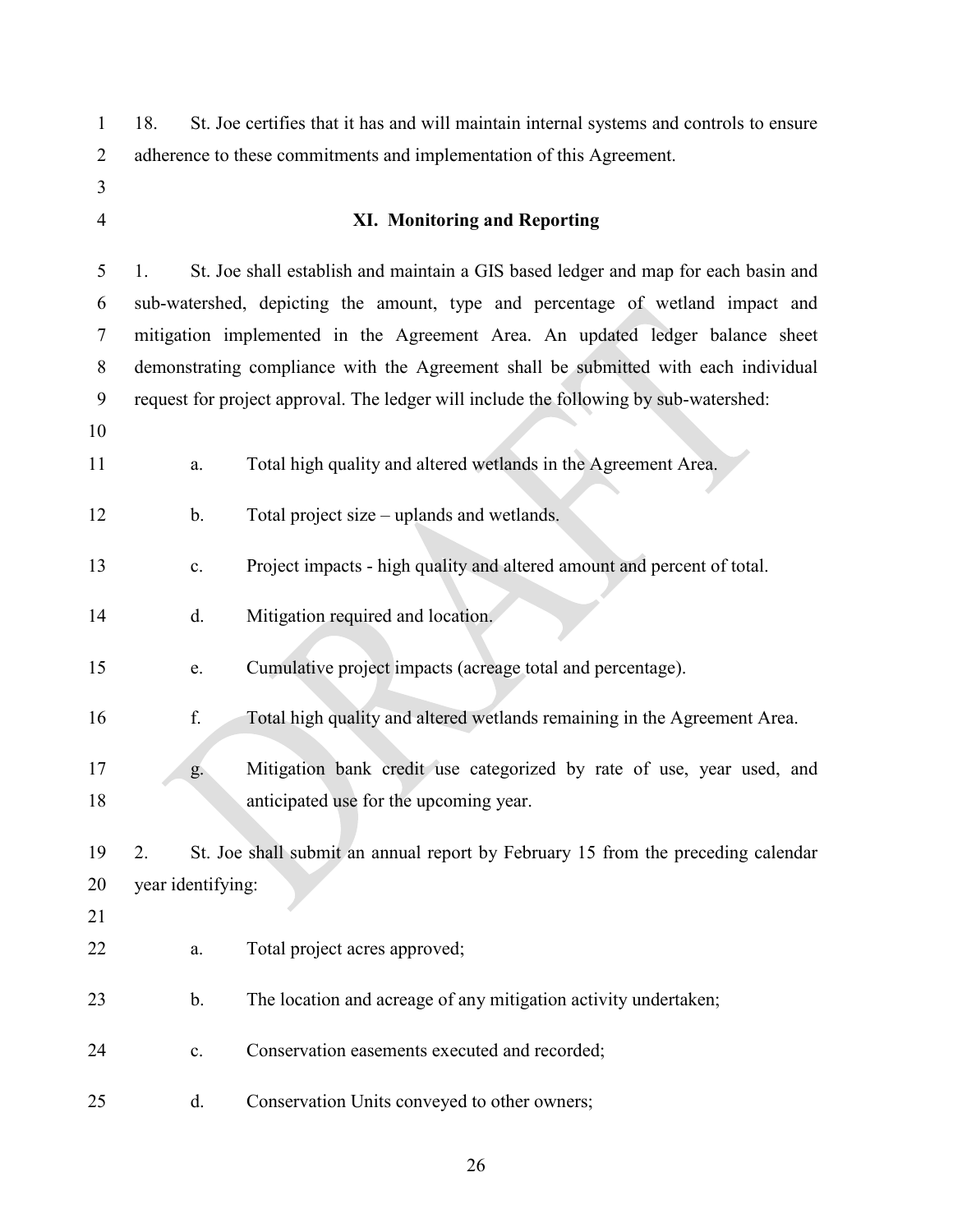| 1      | e.                                                                                       | Activities undertaken within Conservation Units including the total number                   |  |
|--------|------------------------------------------------------------------------------------------|----------------------------------------------------------------------------------------------|--|
| 2      |                                                                                          | of acres of Land Disturbance;                                                                |  |
| 3      | f.                                                                                       | The number of bridged and non-bridged crossings permitted and restored in                    |  |
| 4      |                                                                                          | the Hydrological Sensitive Area; and                                                         |  |
| 5      | g.                                                                                       | Other activities that may impact this Agreement.                                             |  |
| 6      |                                                                                          |                                                                                              |  |
| $\tau$ |                                                                                          | <b>XII. Net Ecosystem Benefits</b>                                                           |  |
| 8      |                                                                                          | The parties acknowledge that the Agreement will result in NEB and implement progressive      |  |
| 9      | policies for ecosystem management and team permitting because:                           |                                                                                              |  |
| 10     |                                                                                          |                                                                                              |  |
| 11     | 1.                                                                                       | Implementation of this Agreement satisfies applicable standards and criteria, and            |  |
| 12     | includes commitments to various operational, mitigation and conservation conditions that |                                                                                              |  |
| 13     |                                                                                          | exceed current regulatory requirements.                                                      |  |
| 14     |                                                                                          |                                                                                              |  |
| 15     | 2.                                                                                       | Implementation of this Agreement will result in a significant reduction in overall           |  |
| 16     |                                                                                          | risks to the environment compared to activities conducted in the absence of the criteria and |  |
| 17     |                                                                                          | limitations contained in this Agreement.                                                     |  |
| 18     |                                                                                          |                                                                                              |  |
| 19     | 3.                                                                                       | Implementation of this Agreement will result in conservation at a regional                   |  |
| 20     |                                                                                          | landscape-scale, which protects the best possible diversity and extent of habitats, ahead of |  |
| 21     | development.                                                                             |                                                                                              |  |
| 22     |                                                                                          |                                                                                              |  |
| 23     | 4.                                                                                       | The regional conservation plan established by this Agreement increases the ability           |  |
| 24     |                                                                                          | of adjacent, existing and proposed, public conservation lands and waters to sustain long     |  |
| 25     |                                                                                          | term ecological values, enhance regional wildlife dispersal and survival, protect regional   |  |
| 26     |                                                                                          | water resources, and create significant opportunities for public nature based recreation.    |  |
| 27     |                                                                                          |                                                                                              |  |
| 28     |                                                                                          | The specific NEBs provided by this Agreement are as follows:                                 |  |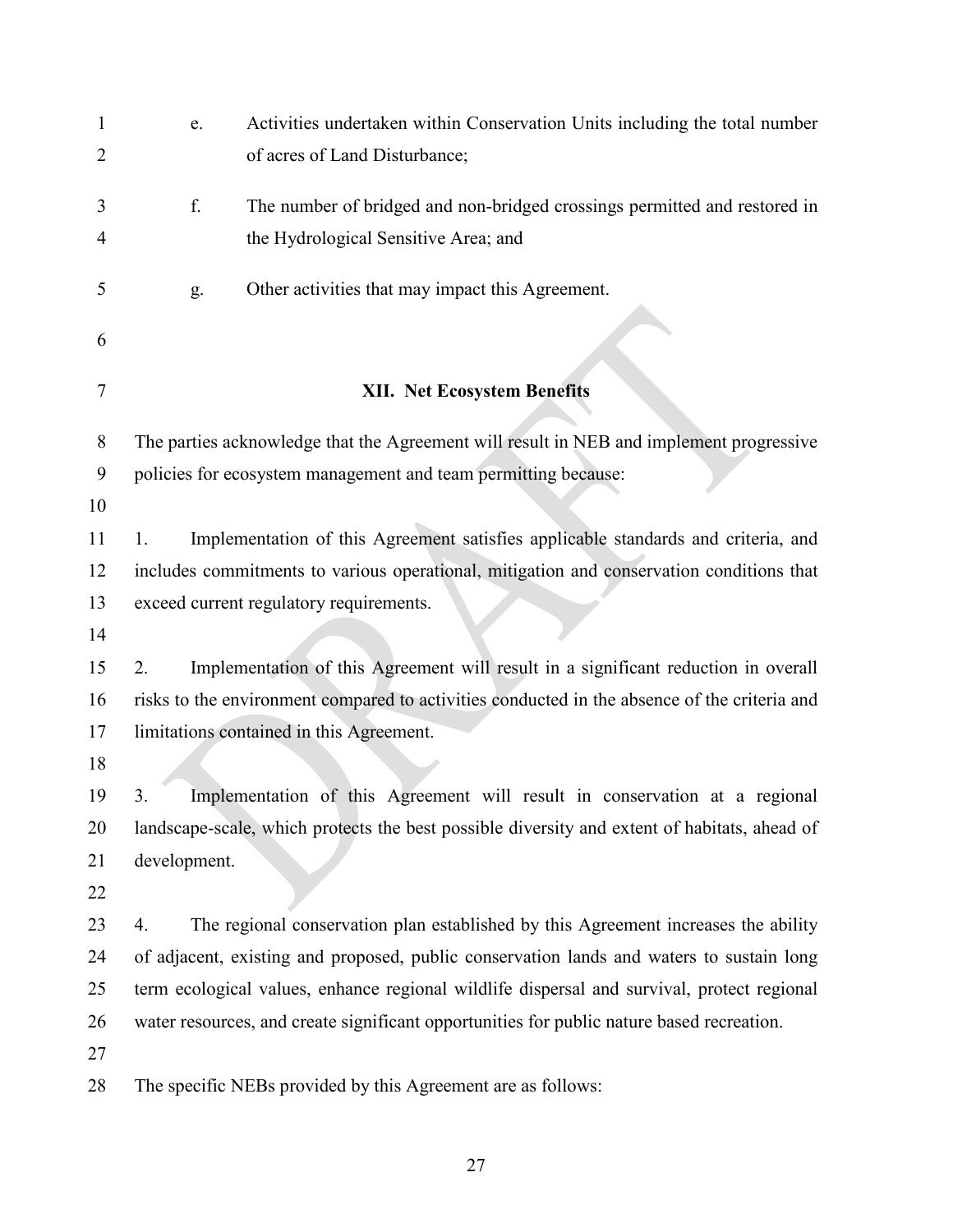1. Twelve (12) Conservation Units will be established as depicted on **Exhibits 5-16**, in addition to mitigation required for wetland impacts. The Conservation Units and preserved mitigation areas link wildlife corridors and protected upland/wetland habitats to create more sustained wildlife corridors, which will help to preserve the ecological integrity of two of Northwest Florida's most rapidly developing watersheds. The Conservation Units and preserved mitigation areas also help protect water quality and quantity by reducing flows and flooding and creating hydro-patterns of well drained areas. Preservation of the Conservation Units will also occur due to projects which themselves do not impact wetlands.

 2. The wetland and other surface water impact limiting criteria included in the Agreement will result in a larger percentage of preserved wetlands and uplands than would otherwise be expected as a result of the usual permitting process. In total, 92% of all wetlands and 99% of all high quality wetlands in the Agreement area will be preserved.

 3. Through this Agreement, both uplands and wetlands have the opportunity to be enhanced or restored in the Conservation Units and protected in perpetuity. Significant uplands, such as xeric sandhills, scrubby flatwoods and mesic flatwoods were included in Conservation Units to increase habitat diversity, wildlife conservation and corridor values adjacent to high priority wetlands.

 4. By protecting and providing the ability to enhance uplands within the Conservation Units, The St. Joe Company is providing potential habitat for the flatwoods salamander, a federally listed threatened species.

 5. Throughout the Agreement Area, wetland delineations will be conducted utilizing the most landward line of wetlands, rather than one Federal and one State line.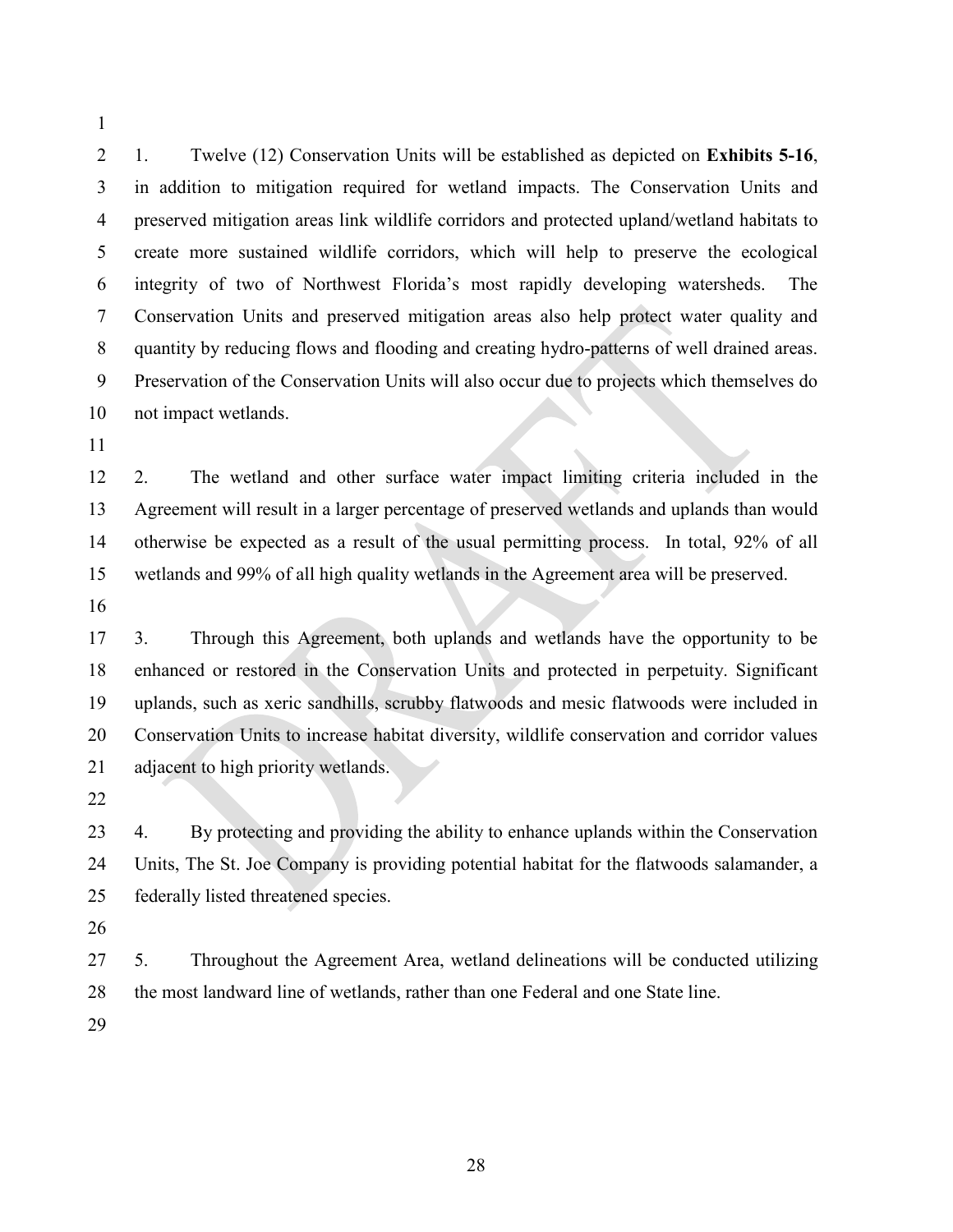6. Development immediately next to unconverted high quality wetlands will have a buffer of uplands and/or altered wetlands with an average width of 50 feet and a minimum width of 30 feet, which exceeds the requirement of the existing rule.

 7. Streams and tributaries within the Conservation Units will have a minimum buffer of 100 feet, which exceeds the requirement of the existing rule.

- 
- 

8. No fill for septic tanks or drain fields will occur in wetlands.

 9. All development will be designed, constructed and maintained to meet the Stormwater NEB Criteria as set forth in Section VII and to adhere to the Sediment and Erosion Control NEB Criteria as set forth in **Exhibit 2**. As such, Surface Water Management Systems for all projects authorized by this EMA shall be designed, constructed, operated, and maintained in compliance with the applicable rules adopted under Part IV of Chapter 373, F.S., including the Applicant's Handbook incorporated by reference in those rules; and shall include an additional level of treatment that is 50% above the treatment that is required for a non-OFW. Although the Surface Water Management systems will be designed to meet OFW standards, water quality standards appropriate to the receiving waters shall be applied for determining compliance with water quality standards following FDEP's Operation and Maintenance authorization.

 10. Development projects shall be subject to the Sediment and Erosion Control NEB Criteria set forth in **Exhibit 2**, which provide additional protection over and above those contained in Applicant's Handbook, Volume 1.

 11. The critera and obligations contained in this Agreement provide a more effective mechanism to address cumulative and secondary impacts associated with the types of development authorized in this Agreement. Instead of addressing cumulative and secondary impacts on a piecemeal basis, the comprehensive approach taken in this Agreement, which includes limitations on wetland impacts, protection of upland areas, preservation of Conservation Units and preservation of non-impacted wetlands and upland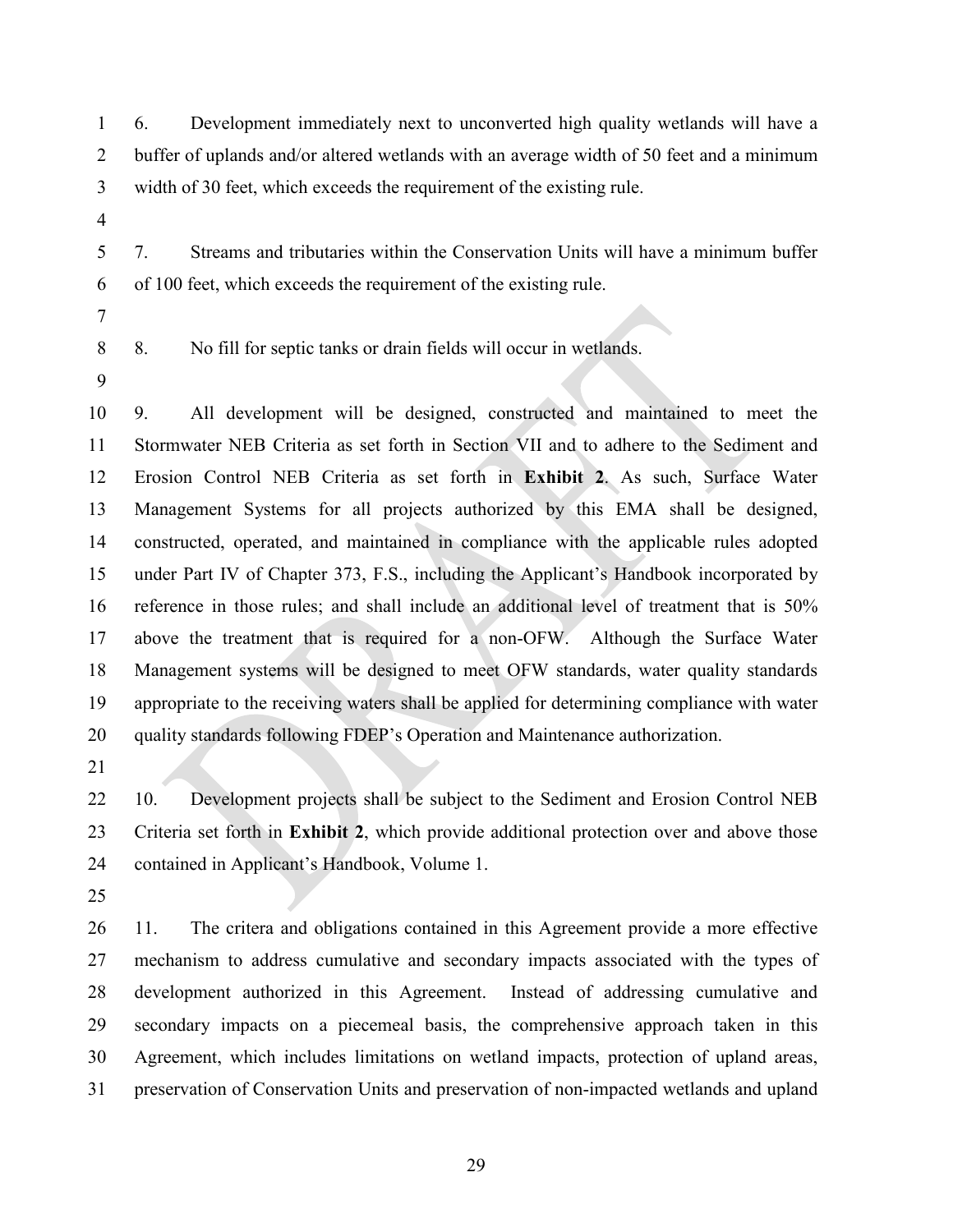buffers, provides a complete basis to address cumulative and secondary impacts over and above that which could be accomplished through normal permitting practices.

 12. This Ecosystem Management Agreement preserves the landward extent of Choctawhatchee River floodplain and provides upland buffers that would otherwise not be part of a conservation framework. This provides greater protections to both the Choctawhatchee River, Bay, associated wetlands and tributaries within the EMA boundary.

## **XIII. Amendments**

 This Agreement may be modified at any time by written amendment approved by both parties, which shall be submitted, reviewed and processed in the same manner as this Agreement or as otherwise provided for by law. Amendments must be consistent with the provisions of sections 403.075 and 403.0752, F.S.

# **XIV. Term of Agreement**

 This Agreement shall be perpetual, unless modified according to Article XIII or terminated according to Article XV. **XV. Termination**

 1. DEP may terminate or request renegotiation of this Agreement by giving thirty days prior written notice to St. Joe if DEP demonstrates that:

- 
- a. There has been a material change in conditions which existed at the time of the original Agreement such that the intended NEB's are not being, or may not reasonably expected to be, achieved through continuation of the Agreement.
- b. St. Joe is in material breach of the terms of the Agreement.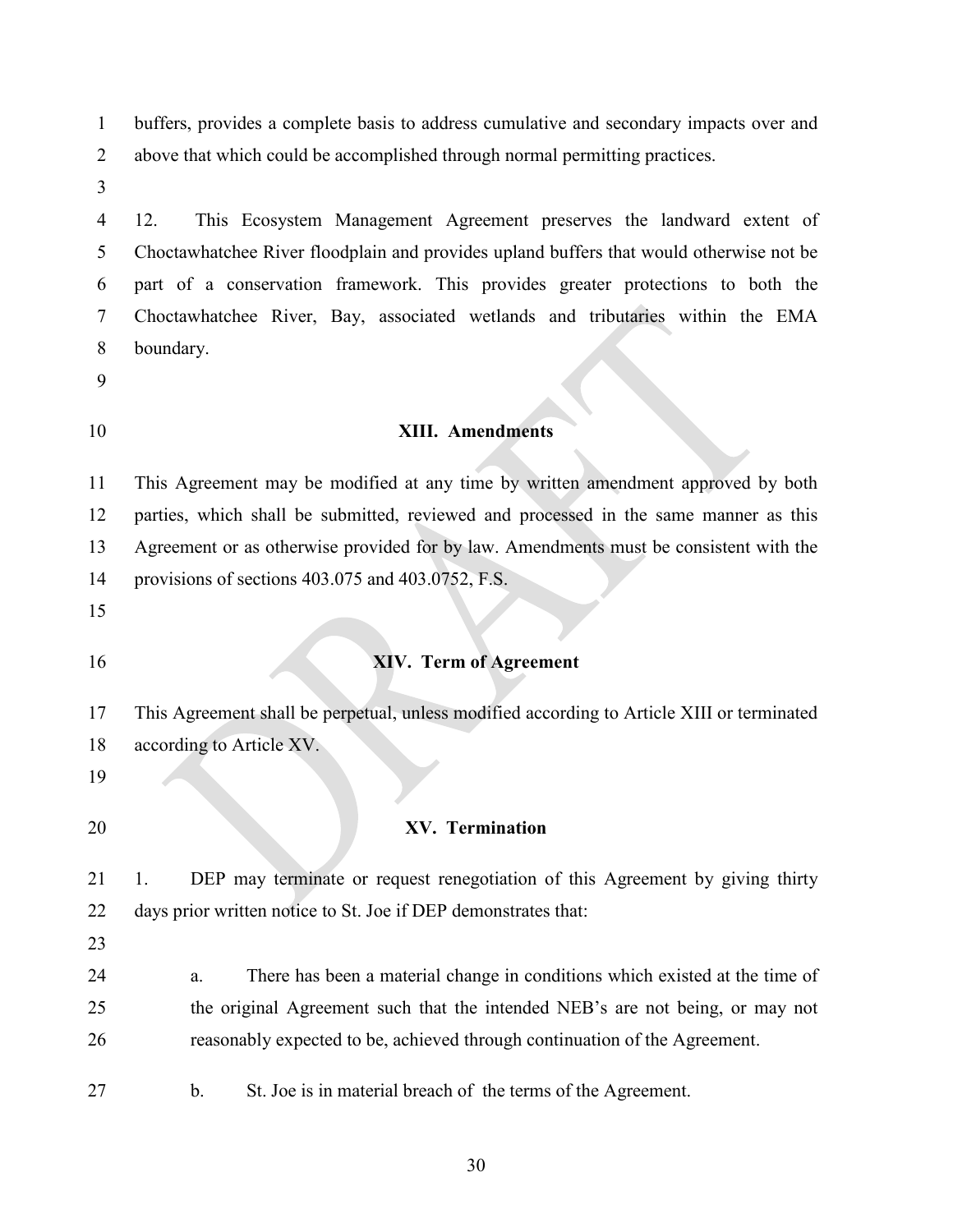Nothing in this paragraph shall preclude DEP from taking appropriate enforcement action in lieu of or in combination with termination for violations of this Agreement or any individual project approval issued hereunder.

 2. St. Joe may terminate this Agreement for any reason by giving thirty days prior written notice to the DEP as provided in Article XVI, provided that:

 a. The mitigation commitments identified in the individual project approvals which have been issued are fulfilled or agreements are entered into to ensure fulfillment.

 b. The conservation easements required by the Agreement and individual project approvals up to the time of termination have been properly executed, delivered and recorded.

 3. Upon termination of the Agreement, previously issued project approval letters shall remain in effect for the duration of such approval. Such individual projects shall continue to be subject to the General and Specific Conditions included in the individual project approval letter, and the terms of this Agreement.

 4. Every five years, DEP shall hold a public information-gathering forum to receive public comment on whether there is cause for DEP to terminate this Agreement. At least 30 days prior notice of such forum shall be published in a newspaper of general circulation in Bay County. Actual notice shall also be provided to the NMFS, USCOE, USFWS, FWC, EPA, NWFWMD and Bay County Commission.

- 
- 

## **XVI. Notices**

 Notices under this Agreement shall be sent by certified mail, return receipt requested, express mail or telefax to the parties.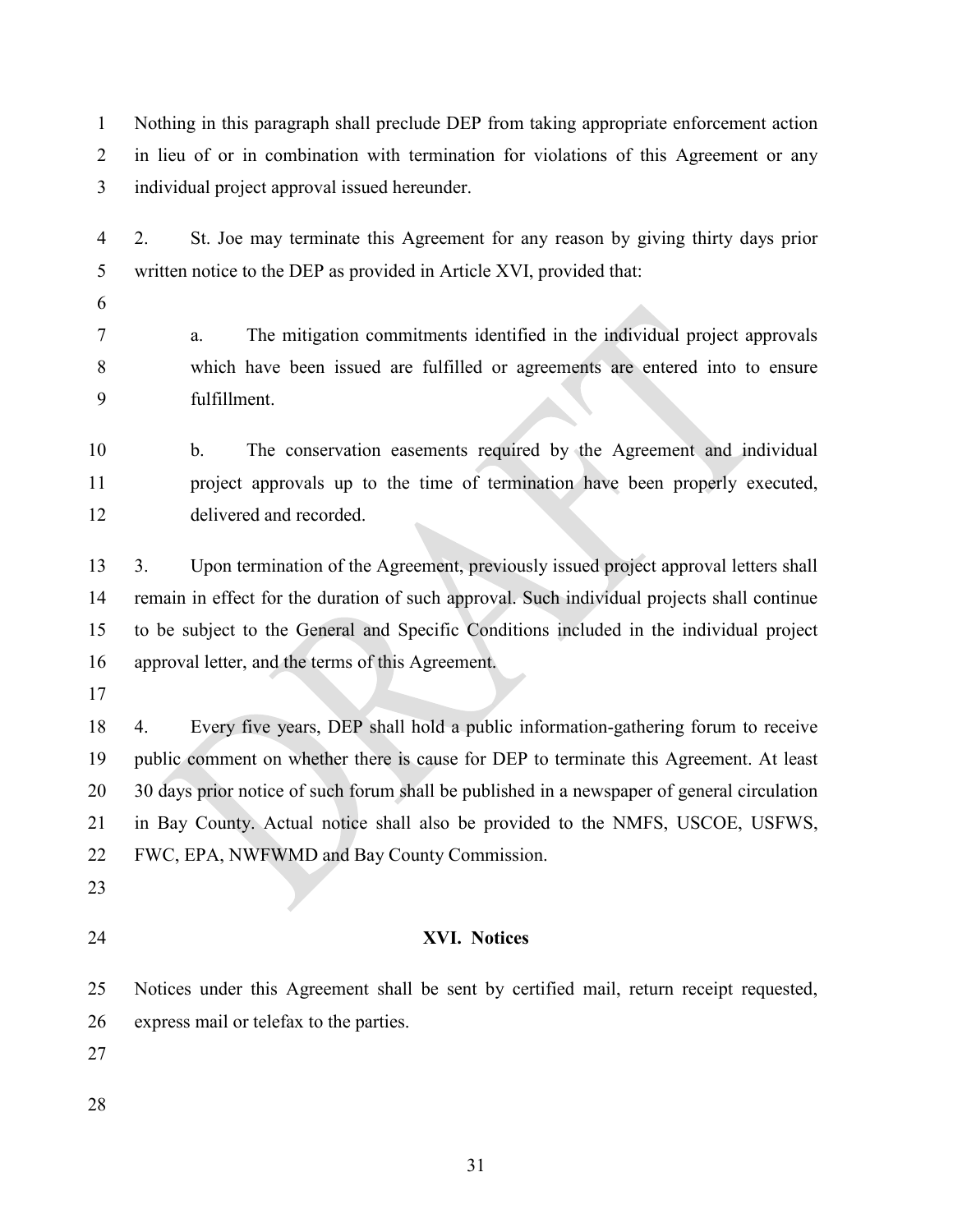| $\mathbf{1}$   |                                                                                        | <b>XVII. Effective Date</b>                                                                 |
|----------------|----------------------------------------------------------------------------------------|---------------------------------------------------------------------------------------------|
| $\overline{2}$ |                                                                                        | The effective date of this Agreement shall be the date on which the last party executed the |
| 3              | Agreement.                                                                             |                                                                                             |
| 4              |                                                                                        |                                                                                             |
| 5              |                                                                                        |                                                                                             |
| 6              |                                                                                        | IN WITNESS THEREOF, the parties, by and through the undersigned duly                        |
| 7              | authorized representatives, have executed this Agreement on the dates set forth below. |                                                                                             |
| 8              |                                                                                        | STATE OF FLORIDA DEPARTMENT                                                                 |
| 9              | THE ST. JOE COMPANY                                                                    | OF ENVIRONMENTAL PROTECTION                                                                 |
| 10             |                                                                                        |                                                                                             |
| 11             |                                                                                        |                                                                                             |
| 12             |                                                                                        | District Director - Northwest District                                                      |
| 13             |                                                                                        |                                                                                             |
| 14             |                                                                                        |                                                                                             |
| 15             | Date                                                                                   | Date                                                                                        |
| 16             |                                                                                        |                                                                                             |
|                |                                                                                        |                                                                                             |
|                |                                                                                        |                                                                                             |
|                |                                                                                        |                                                                                             |
|                |                                                                                        |                                                                                             |
|                |                                                                                        |                                                                                             |
|                |                                                                                        |                                                                                             |
|                |                                                                                        |                                                                                             |
|                |                                                                                        |                                                                                             |
|                |                                                                                        |                                                                                             |